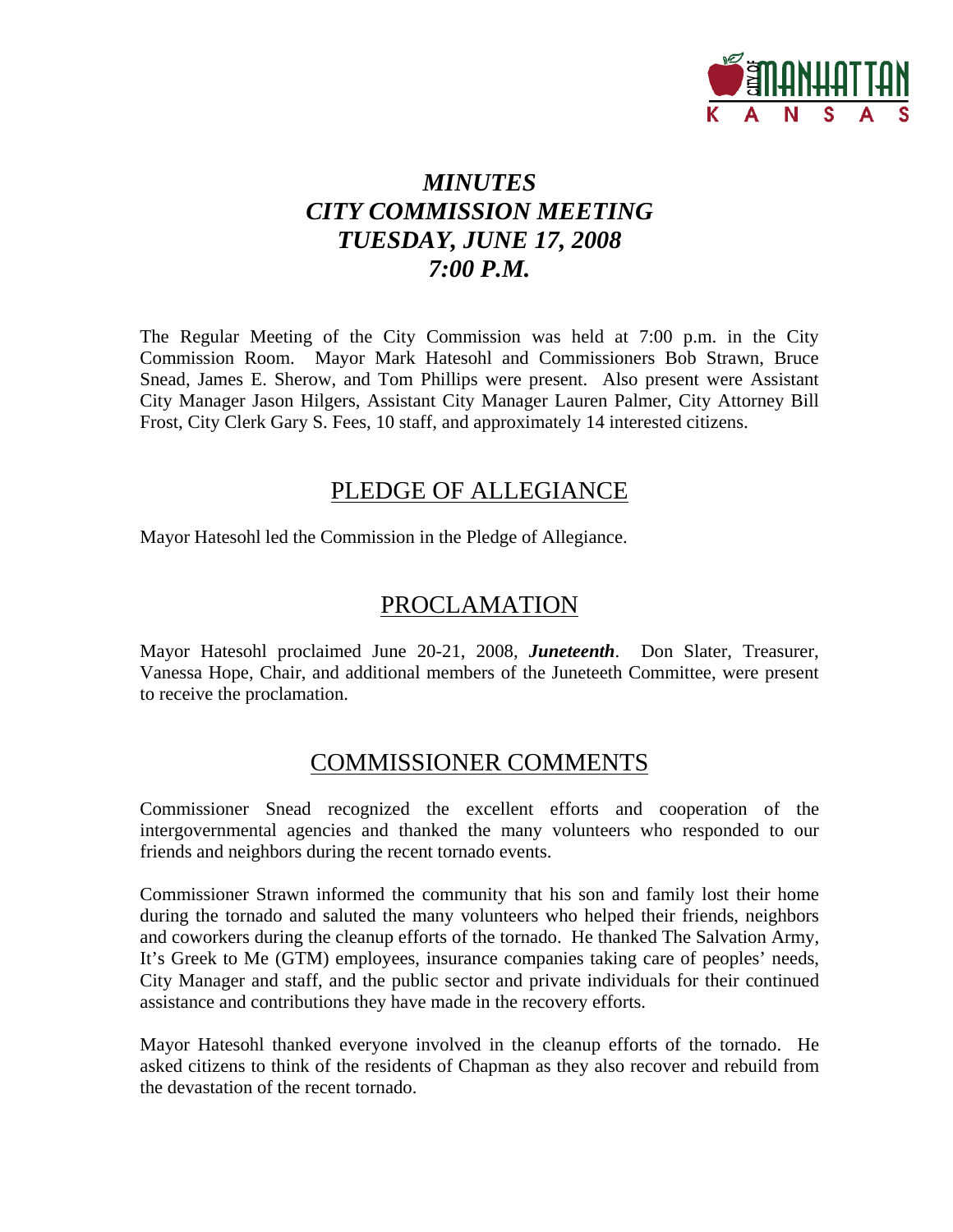# COMMISSIONER COMMENTS *(CONTINUED)*

Jason Hilgers, Assistant City Manager, thanked the community, City employees, volunteers, and the many public agencies and private businesses that responded.

Jerry Snyder, Director of Fire Services, thanked the citizens of Manhattan for their tremendous assistance over the last several days as the cleanup efforts continue. He expressed sadness for those that have lost so much as a result of the tornado and appreciation for the volunteers, businesses that generously donated needed items, The Salvation Army, American Red Cross, City employees, emergency service organizations, and to his spouse Belinda, for the tremendous efforts exhibited during this time of great need in our community.

Mayor Hatesohl commended City Manager Ron Fehr and the team assembled to accomplish the recovery efforts.

Commissioner Sherow voiced special thanks to the City Manager, Chief Snyder, City staff, and to the public agencies and volunteers. He stated that this community spirit makes Manhattan a wonderful place to live and we are at our best when we all pull together. He then read a prepared statement and voiced the need for the City Commission to appoint a public oversight committee comprised of nine residents from each ward in the City for the South End Redevelopment Project.

Dale Houdeshell, Director of Public Works, thanked the Riley County Public Works Department and the City of Lawrence Public Works crews in assisting with the debris removal and cleanup efforts resulting from the tornado.

# CONSENT AGENDA

(\* denotes those items discussed)

#### **MINUTES**

The Commission approved the minutes of the Regular City Commission Meeting held Tuesday, June 3, 2008.

#### **CLAIMS REGISTER NO. 2584**

The Commission approved Claims Register No. 2584 authorizing and approving the payment of claims from May 28, 2008, to June 10, 2008, in the amount of \$1,105,488.76.

#### **LICENSE – FIREWORKS DISPLAY**

The Commission approved a Fireworks Display License for Manhattan Country Club at the Manhattan Country Club Golf Course on July 4, 2008.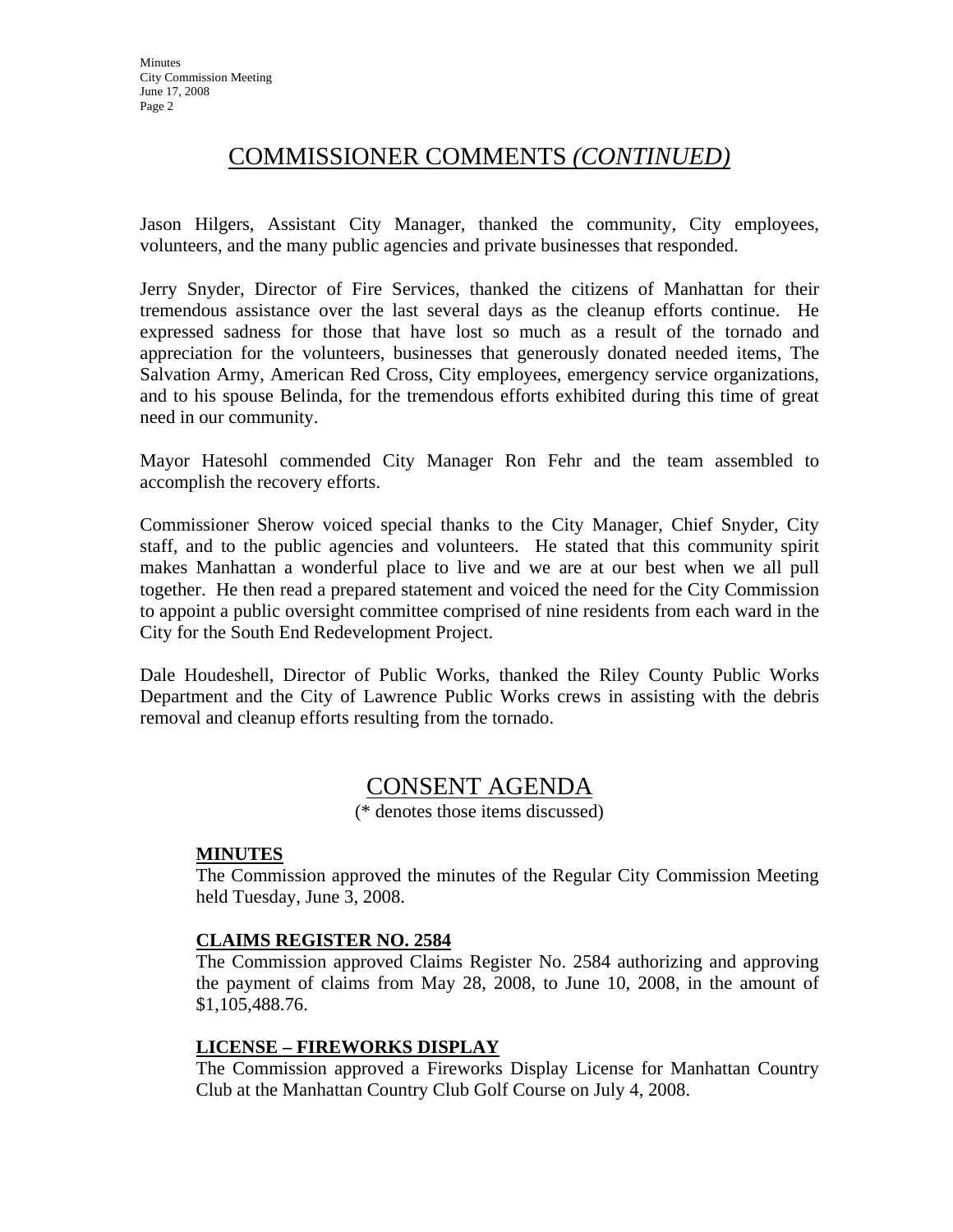#### **FINAL PLAT – STONE POINTE TOWNHOMES RESIDENTIAL PUD**

The Commission accepted the easements and rights-of-way, as shown on the Final Plat of Stone Pointe Townhomes Residential Planned Unit Development, generally located southeast of the intersection of Scenic Drive and Highland Ridge Drive, based on conformance with the Manhattan Urban Area Subdivision Regulations.

#### **ORDINANCE NO. 6703 – – REZONE – PORTION OF LOT 87, WARD 2 and - AMEND - FINAL DEVELOPMENT PLAN OF THE WALGREEN'S NO. 1, COMMERCIAL PLANNED UNIT DEVELOPMENT**

The Commission approved Ordinance No. 6703 rezoning a portion of Lot 87, Ward 2, generally located east of Walgreen's from C-5, Highway Service Commercial District, to PUD, Commercial Planned Unit Development District, and amending the Walgreen's No. 1 Commercial Planned Unit Development, and Ordinance No. 6203, based on the findings in the Staff Report, with the three conditions of approval recommended by the Manhattan Urban Area Planning Board *(See Attachment No. 1)*.

# **ORDINANCE NO. 6704 – NO PARKING – FOUR WINDS VILLAGE, KIMBALL TOWNHOMES, AND DAISY MEADOWS ADDITIONS**

The Commission approved Ordinance No. 6704 establishing "No Parking" zones on one side of all streets opposite the sidewalk in all current and future units of Four Winds Village, Kimball Townhomes, and Daisy Meadows Additions.

#### **ORDINANCE NO. 6705 – REZONE – MCCALL CATS**

The Commission approved Ordinance No. 6705 rezoning McCall Cats, generally located between Hayes Drive and Hostetler Drive, from C-5, Highway Service Commercial District; C-6, Heavy Commercial District; and PUD, Commercial Planned Unit Development District, to PUD, Commercial Planned Unit Development District, based on the findings in the Staff Report, with the ten conditions recommended by the Manhattan Urban Area Planning Board *(See Attachment No. 2)*.

#### **\* CONTRACT – 75 FOOT PUMPER TRUCK**

Jerry Snyder, Director of Fire Services, responded to questions from the Commission and provided clarification on the existing pumper truck and safety advances that the new truck will provide.

The Commission accepted the recommendation of the Apparatus Committee and Staff, authorized City Administration to sell outright a 1987 FMC pumper truck, and entered into a contract with Pierce Manufacturing Inc, of Appleton, Wisconsin through Conrad Fire Equipment, of Olathe, Kansas, for the purchase of a 75' Pierce PUC quint in the amount of \$719,676.00.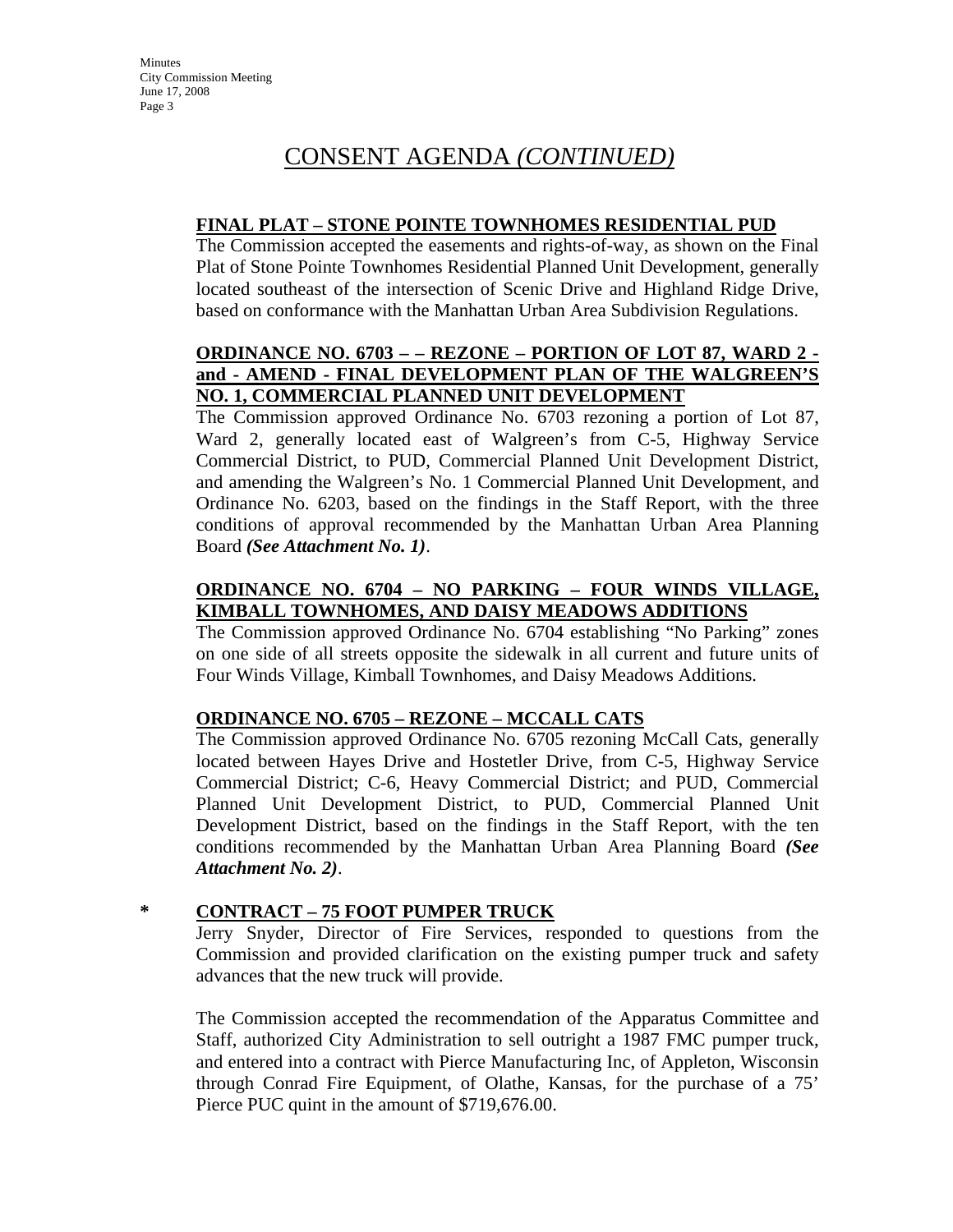### **FIRST READING – LEASE PURCHASE AGREEMENT – 75 FOOT PUMPER TRUCK**

The Commission approved the first reading of an ordinance authorizing the Mayor and the City Clerk to enter into a lease purchase agreement with De Lage Landen Public Finance, LLC, of Kansas City, Missouri, for the purpose of acquiring the 75' Pierce PUC quint.

### **RESOLUTION NO. 061708-A – KDOT AGREEMENT – AWARD US 24/MALL ENTRANCE (ST0502)**

The Commission approved Resolution No. 061708-A authorizing the Mayor and City Clerk to execute the Construction Engineering Agreement with KDOT and authorized the Mayor and City Clerk to approve the award of a contract for improvements of the US-24 and K-18 intersection and financing for the project (ST0502).

\* **SET PUBLIC HEARING DATE – SPECIAL ASSESSMENTS (GOB 2008C)** Rob Ott, City Engineer, provided additional information on the projects, petitions, and the City-at-large participation.

The Commission set July 1, 2008, as the date to hold the public hearing levying special assessments against the benefiting property in the following two street projects, which have been completed: *Eureka Addition (ST0613) and Limey Pointe/McCall Road Improvements (ST0627).*

#### **REQUEST FOR QUALIFICATIONS – ARCHEOLOGICAL SURVEY PROJECT**

The Commission authorized City Administration to advertise a Request for Qualifications for the Archeological Survey Project and appointed Commissioner Sherow to serve on the Selection Committee.

#### **NEGOTIATE CONTRACT – EAST MILLER RANCH INTERCEPTOR SANITARY SEWER PROJECT (SS0810)**

The Commission accepted the recommendation of the Selection Committee and authorized City Administration to negotiate a contract with Schwab Eaton P.A., of Manhattan, Kansas, for engineering services for the East Miller Ranch Interceptor Sanitary Sewer (SS0810).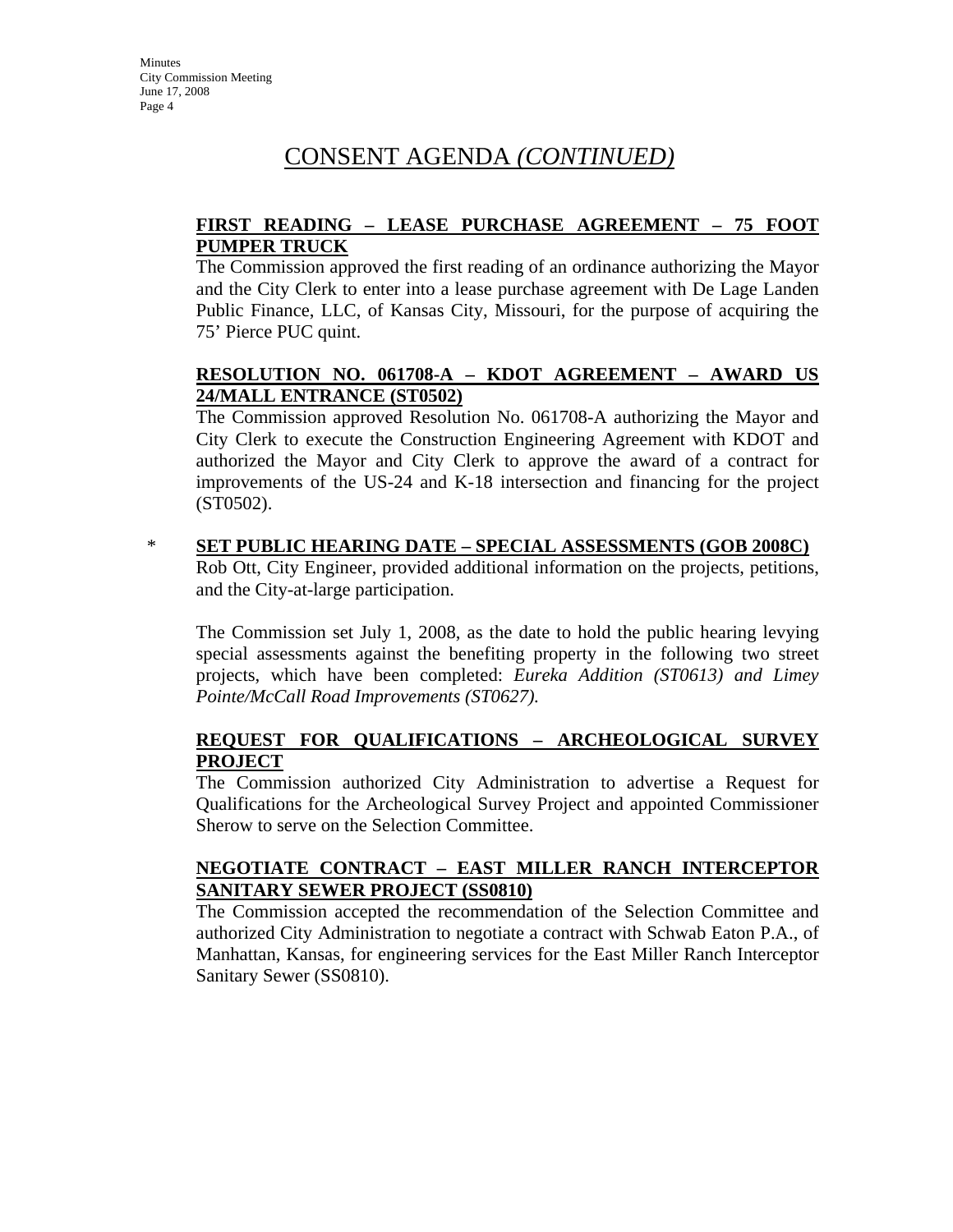### **NEGOTIATE CONTRACT – WEST ANDERSON TRANSPORTATION EXPANSION PROJECT (ST0810)**

The Commission accepted the recommendation of the Selection Committee and authorized City Administration to negotiate a contract with BG Consultants, of Manhattan, Kansas, for engineering services for the West Anderson Transportation Expansion Project (ST0810).

## **RESOLUTION NO. 061708-B – SUPPLEMENTAL AGREEMENT – US 24/MARLATT AVENUE INTERSECTION (ST0612)**

The Commission approved Resolution No. 061708-B authorizing the Mayor and City Clerk to execute a Supplemental Agreement No. 49-06 with the Kansas Department of Transportation for geometric improvements at the intersection of Tuttle Creek Boulevard (US-24) and Marlatt Avenue (ST0612).

### **CONTRACT FOR SALE OF REAL ESTATE – US 24/MARLATT AVENUE INTERSECTION (ST0612)**

The Commission approved the agreement for the purchase of real estate for the acquisition of permanent right-of-way and permanent pedestrian and utility easement with McCullough Development and authorized the Mayor and City Clerk to execute the agreement with McCulloh Development.

#### **RENEWAL – SOFTWARE UPGRADE, MAINTENANCE, AND SUPORT**

The Commission authorized renewal of the software upgrade, maintenance, and support services agreement in the amount of \$73,260.00 with SunGard Public Sector, Inc., of Lake Mary, Florida.

#### **PURCHASE – FIRE DEPARTMENT – PHYSICAL FITNESS EQUIPMENT**

The Commission accepted the recommendation of the Fire Department's Fitness Equipment Committee and Staff and, authorized the City Administration to purchase 13 pieces of Life Fitness aerobic equipment in the amount of \$40,960.00 from Advanced Exercise Equipment, of Louisburg, Kansas.

#### **BOARD APPOINTMENTS**

The Commission approved appointments by Mayor Hatesohl to various boards and committees of the City.

#### *Airport Advisory Board*

Reappointment of Bernie Butler, 1700 Sunnyslope Lane, to a three-year Chamber of Commerce term. Mr. Butler's term will begin June 27, 2008 and will expire June 26, 2011.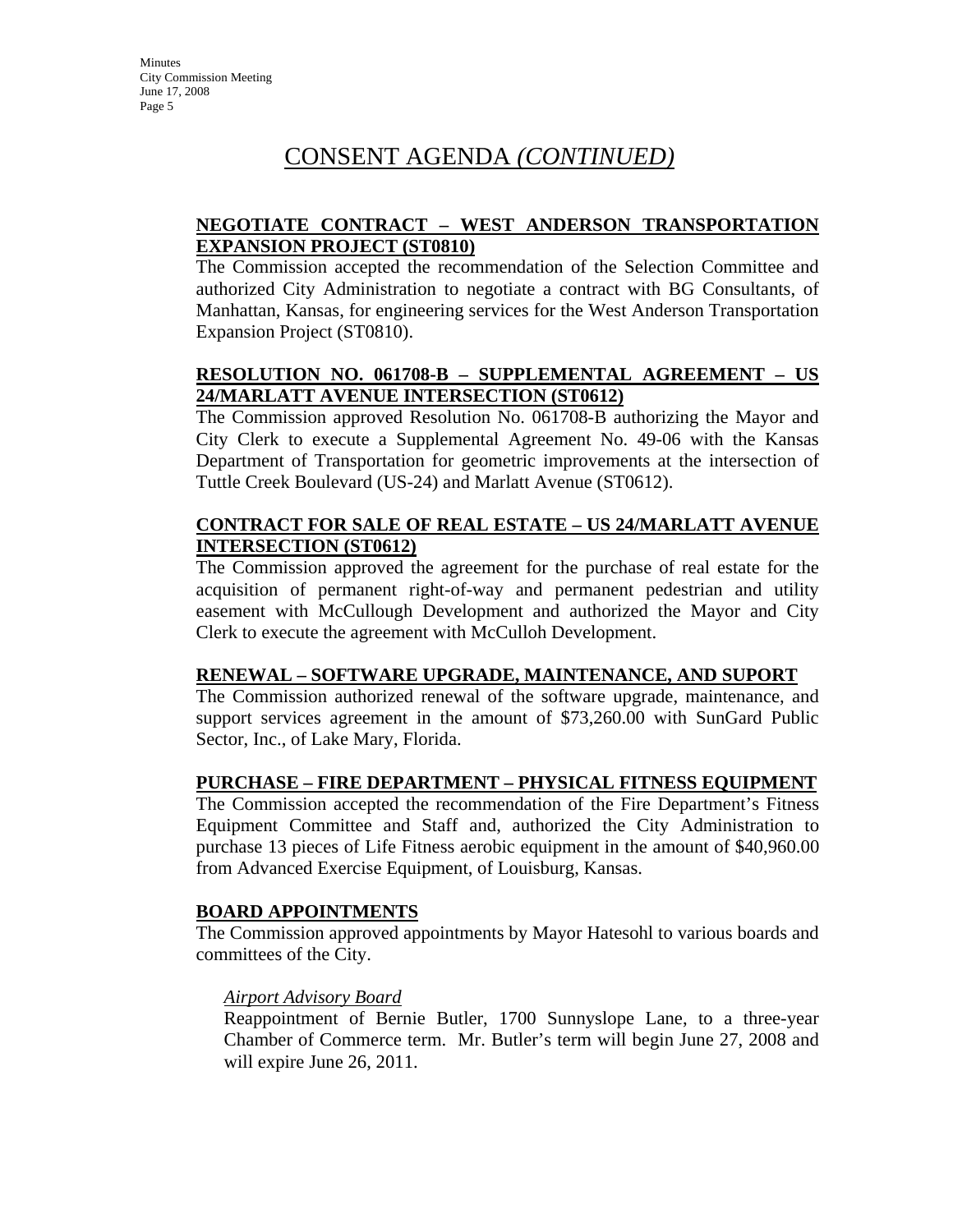#### **BOARD APPOINTMENTS** *(CONTINUED)*

#### *Airport Advisory Board* **(CONTINUED)**

Reappointment of Ken Mortensen, 1914 Sioux St, to a three-year Junction City term. Mr. Mortensen's term will begin June 27, 2008 and will expire June 26, 2011

Reappointment of Charles Reagan, 3022 Cherry Hill, to a three-year Kansas State University term. Mr. Reagan's term will begin June 27, 2008 and will expire June 26, 2011.

Reappointment of Roger Sink, 1600 Sunny Slope Lane, to a three-year term. Mr. Sink's term will begin June 27, 2008 and will expire June 26, 2011.

#### *Code Appeals Board*

Appointment of Anthony Allison, 1120 Hostetler Drive, to a three-year Master Electrician term. Mr. Allison's term begins immediately and will expire May 31, 2011.

#### *Parks and Recreation Advisory Board*

Appointment of Oscar Montenegro, 1403 College Avenue, to a four-year term. Mr. Montenegro's term will begin July 1, 2008 and will expire June 30, 2012.

After discussion, Commissioner Sherow moved to approve the consent agenda, as read. Commissioner Snead seconded the motion. On a roll call vote, motion carried 5-0, with Commissioner Strawn abstaining from Item G- ORDINANCE NO. 6705 – REZONE – MCCALL CATS.

# GENERAL AGENDA

#### **CONSIDER WAIVING PERMIT FEES FOR DEMOLITION, REPAIR, AND RECONSTRUCTION PERMITS TO ASSIST TORNADO VICTIMS**

Brad Claussen, Building Official, presented the item and answered questions from the Commission.

Jason Hilgers, Assistant City Manager, provided clarification on the waiver and incentive associated with the properties impacted to encourage rebuilding in those affected areas.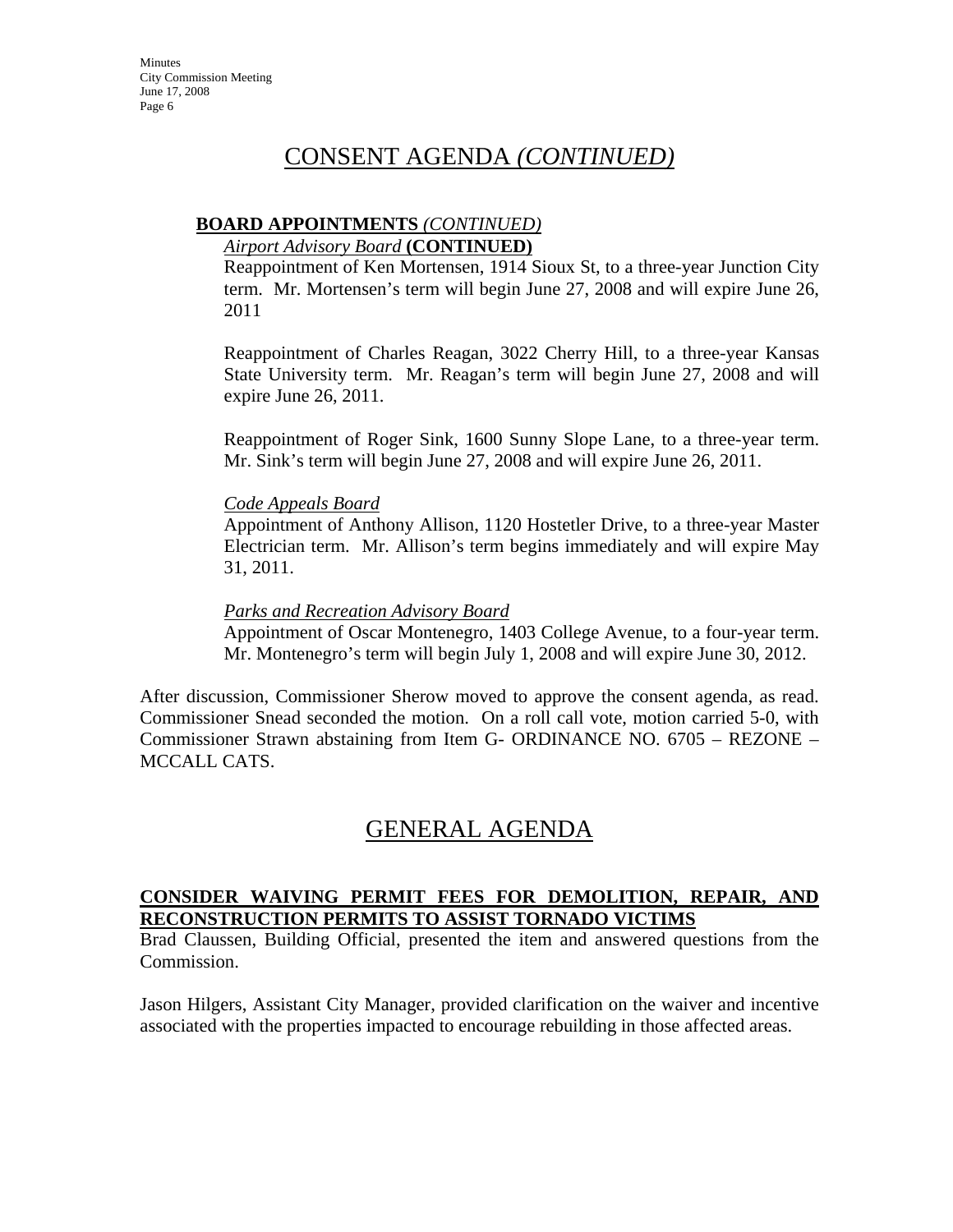# GENERAL AGENDA *(CONTINUED)*

#### **CONSIDER WAIVING PERMIT FEES FOR DEMOLITION, REPAIR, AND RECONSTRUCTION PERMITS TO ASSIST TORNADO VICTIMS** *(CONTINUED)*

Brad Claussen, Building Official, provided additional information about permit fees and responded to questions from the Commission regarding safe rooms for slab built homes, storm shelters, building codes, and the evaluation of safe areas in businesses, schools, and homes.

Jason Hilgers, Assistant City Manager, responded to questions from the Commission regarding the consideration for safe rooms to be built for slab homes in the future.

After discussion, Commissioner Phillips moved to approve one-time waivers of demolition and building permit fees to repair or rebuild structures that were destroyed or sustained major damage from the tornado that impacted the City of Manhattan on June 11, 2008. Commissioner Sherow seconded the motion. On a roll call vote, motion carried 5-  $\overline{0}$ .

#### **FIRST READING – PRETREATMENT REGULATIONS**

Abdu Durar, Assistant Director of Public Works/Utilities-Wastewater, presented the item. He than answered questions from the Commission regarding Environmental Protection Agency requirements, permit fees, the proposed ordinance, and the status of discharging facilities in the City of Manhattan.

Dale Houdeshell, Director of Public Works, provided additional information on the ongoing coordination efforts with Utilities and Code Services.

After discussion, Commissioner Snead moved to approve first reading of the ordinance amending Chapter 32, to include Pretreatment Regulations. Commissioner Sherow seconded the motion. On a roll call vote, motion carried 5-0.

## **CONTRACT - FLINT HILLS PRAIRIE DISCOVERY CENTER MUSEUM CONSULTING SERVICES; ESTABLISH - ATTRACTIONS ADVISORY GROUP AND ATTRACTIONS STEERING COMMITTEE**

Lauren Palmer, Assistant City Manager, presented the item.

Commissioners Snead and Sherow provided additional information regarding the selection of the Attractions Steering Committee, opportunities for public input, and strengths of the consultant selected.

Commissioner Strawn reiterated the importance to ask the consultant if the Discovery Center can attract 70,000 to 100,000 visitors annually, and will be revenue neutral with support from the community.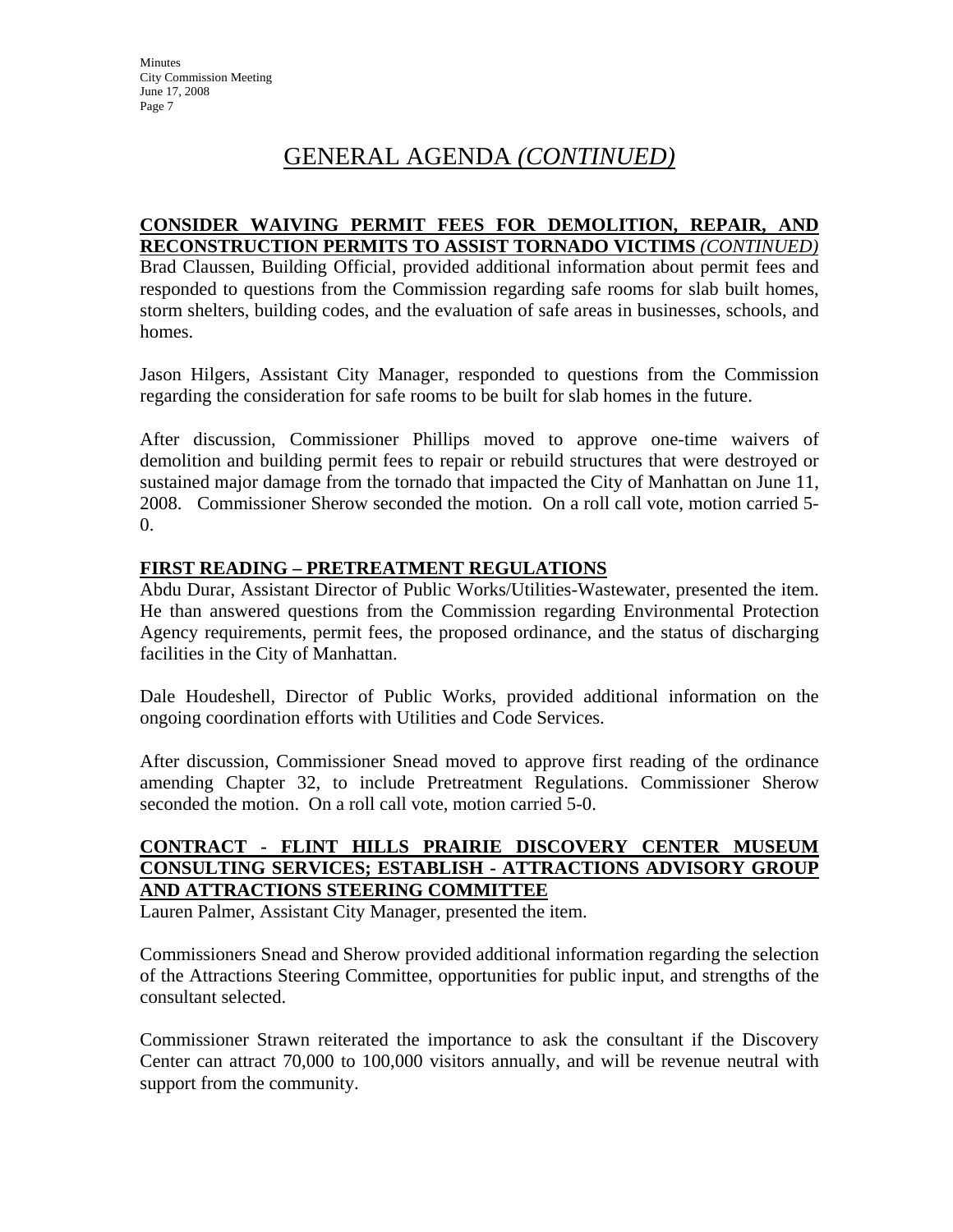# GENERAL AGENDA *(CONTINUED)*

#### **CONTRACT - FLINT HILLS PRAIRIE DISCOVERY CENTER MUSEUM CONSULTING SERVICES; ESTABLISH - ATTRACTIONS ADVISORY GROUP AND ATTRACTIONS STEERING COMMITTEE** *(CONTINUED)*

Lauren Palmer, Assistant City Manager, provided additional information on the Scope of Services of the consultant and public input opportunities and economic feasibility options.

Ralph Diaz, 412 Kearney Street, owner of Gaia Salon, informed the Commissioners that they raised over \$12,000.00 for Art for the Earth for Friends of the Flint Hills Discovery Center. He stated the proceeds would go into a fund with the Manhattan Foundation for the purpose of providing assistance for exhibits for the Discovery Center. He then answered questions from the Commission.

After additional discussion, Commissioner Snead moved to authorize the Mayor and City Clerk to execute the contract with E. Verner Johnson and Associates, of Boston, Massachusetts, for concept development services for the Flint Hills Prairie Discovery Center; and approve the establishment, composition, and charge of the Attraction Advisory Group and the Attraction Steering Committee. Commissioner Sherow seconded the motion. On a roll call vote, motion carried 5-0.

# WORK SESSION

# **REVIEW DESIGN CONCEPTS - CITY PARK PAVILION**

Curt Loupe, Director of Parks and Recreation, provided an overview of the item.

Bruce McMillan, AIA, Bruce McMillan & Associates, presented additional information on the City Park Pavilion project and the scope and budget limitations of the project.

Ben Moore, Bruce McMillan & Associates, presented additional detail on the design and layout of the proposed City Park Pavilion and elevations. He then answered questions from the Commission.

Bruce McMillan, AIA, Bruce McMillan & Associates, outlined the goals identified for the project and items that have been removed due to cost constraints.

Curt Loupe, Director of Parks and Recreation, provided additional information on the items that were eliminated and possible alternates that could be considered.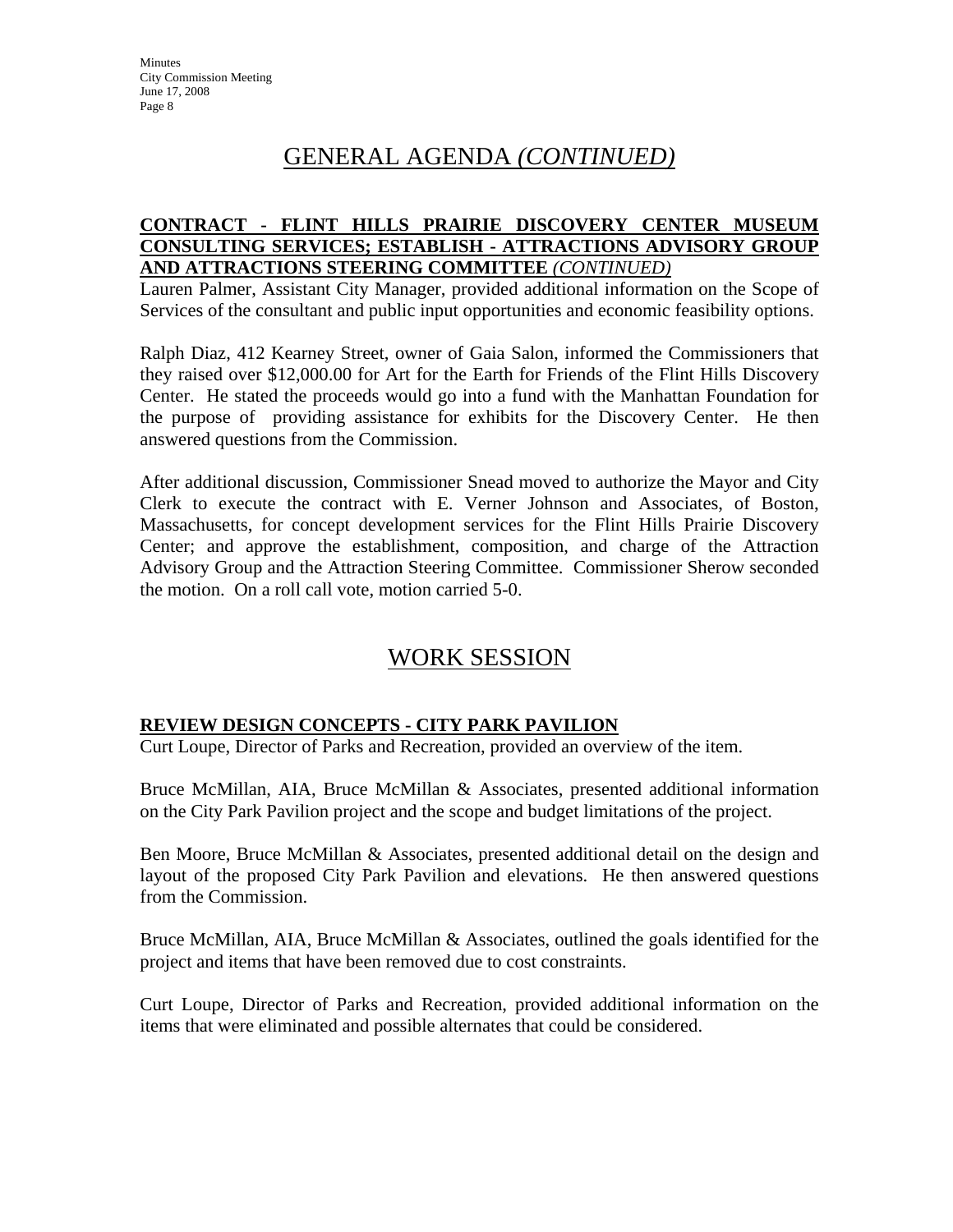**Minutes City Commission Meeting** June 17, 2008 Page 9

# WORK SESSION (CONTINUED)

#### **REVIEW DESIGN CONCEPTS - CITY PARK PAVILION (CONTINUED)**

Bruce McMillan, AIA, Bruce McMillan & Associates, informed the Commission that the local building contractor has stated that building and transportation costs are increasing exponentially as additional time elapses.

Ben Moore, Bruce McMillan & Associates, informed the Commission that several steps have been taken to meet LEED standards and are looking at other alternatives.

Curt Loupe, Director of Parks and Recreation, and Ben Moore, Bruce McMillan & Associates, responded to questions from the Commission regarding facility use and structural design.

Bruce McMillan, AIA, Bruce McMillan & Associates, and Curt Loupe, Director of Parks and Recreation, responded to questions from the Commission regarding suggested construction materials, size of the facility and the ice rink, function and design of the pavilion in relationship to the band shell, and possible fundraising/naming opportunities.

After additional discussion of the Commission, Bruce McMillan, AIA, and Ben Moore, Bruce McMillan & Associates, and Curt Loupe, Director of Parks and Recreation, responded to questions from the Commission regarding a stone veneer and associated costs for the pavilion with a design tie-in to the band shell.

#### **ADJOURNMENT**

At 9:30 p.m. the Commission adjourned.

Fees, CMC, City Clerk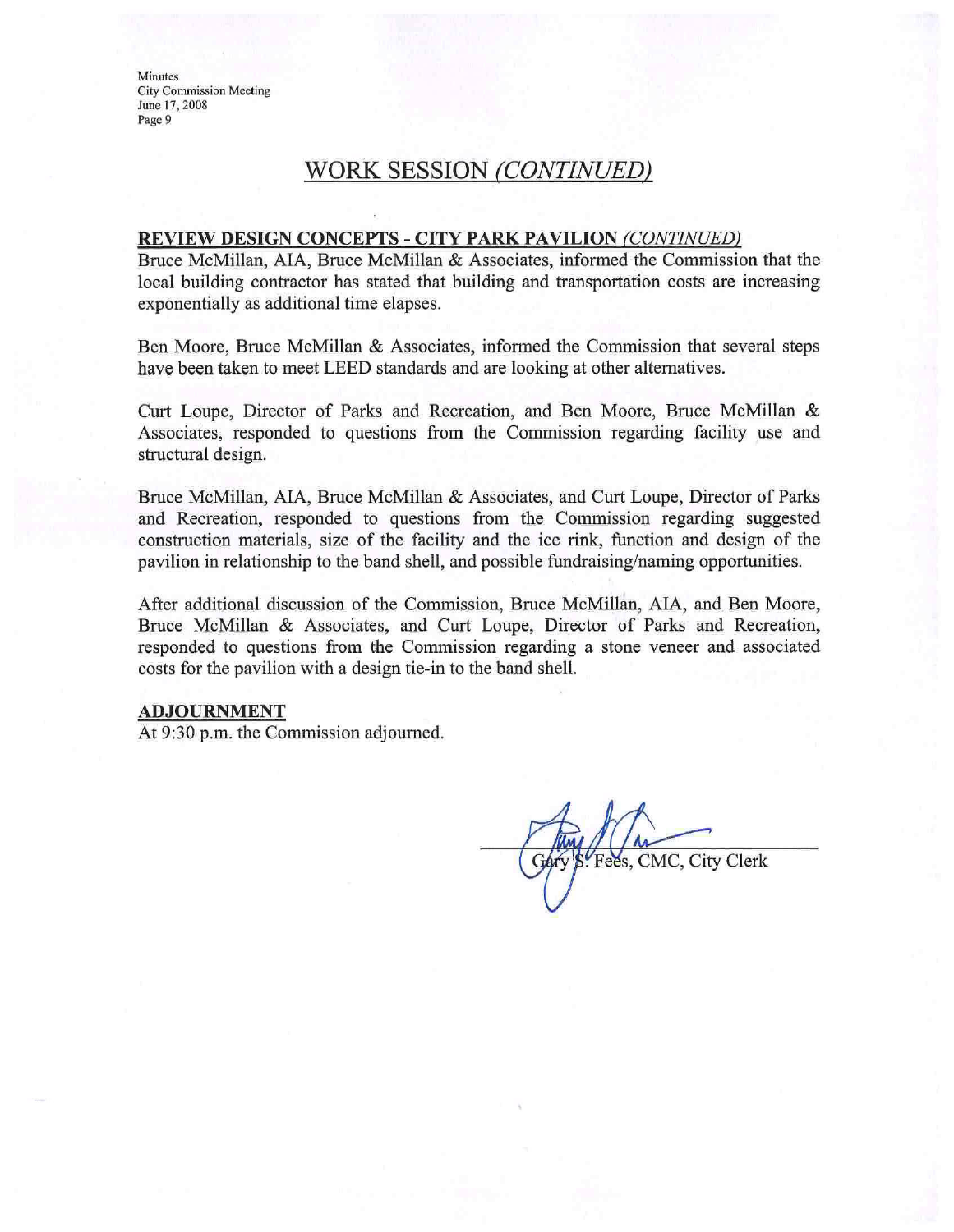#### **STAFF REPORT**

#### **ON AN APPLICATION TO AMEND THE APPROVED FINAL DEVELOPMENT PLAN OF THE WALGREENS NO. 1 COMMERCIAL PUD, AND TO REZONE LOT 87, WARD 2, TO BE INCLUDED IN THE WALGREENS PUD**

**APPLICANT:** Dial Manhattan LLC as Agent for Macomb Mall Holding LLC, Schostak Brothers and Co.

*ADDRESS: 11506 Nicholas Street, Omaha, NE 69154.*

**OWNERS:** Dial Manhattan LLC; and WG-7060 KS, LLC, a Delaware limited liability company, c/o Wachovia Development Corporation.

*ADDRESSES: 11506 Nicholas Street, Omaha, NE 69154; One Wachovia Center, NC-*00174, 301 South College Street, 10<sup>th</sup> Floor, Charlotte, NC 28288.

**LOCATION:** generally located at the Walgreens drug store south of Bluemont Avenue, west of N. 3<sup>rd</sup> Street, east of N. 4<sup>th</sup> Street, and north of Moro Street.

**AREA:** Total area approximately 2.15 acres for the revised Walgreens PUD.

**DATE OF PUBLIC NOTICE PUBLICATION:** Monday, April 28, 2008.

## **DATE OF PUBLIC HEARING: PLANNING BOARD:** Monday, May 19, 2008. **CITY COMMISSION:** Tuesday, June 3, 2008.

#### **DESCRIPTION OF PROPOSED AMENDMENT:**

#### **Amendment**

Amend the Final Development Plan and Ordinance No. 6203 of the Walgreens No. 1, Commercial Planned Unit Development to reduce the approved number of off-street parking spaces from 91 to 77; relocate the right-in/right-out along the south side of Bluemont Avenue approximately 38 feet to the east; modify the landscaping plan; and, add Lot 87, Ward 2, to the Walgreens PUD by rezoning it from C-5, Highway Service Commercial District, to PUD, Commercial Planned Unit Development District. Future changes to pedestrian access in the northwestern corner of the site will slightly modify the sidewalk location to accommodate the roundabout at N. 4<sup>th</sup> Street and Bluemont Avenue. The proposed changes are a result of property sales and the need for the two owners to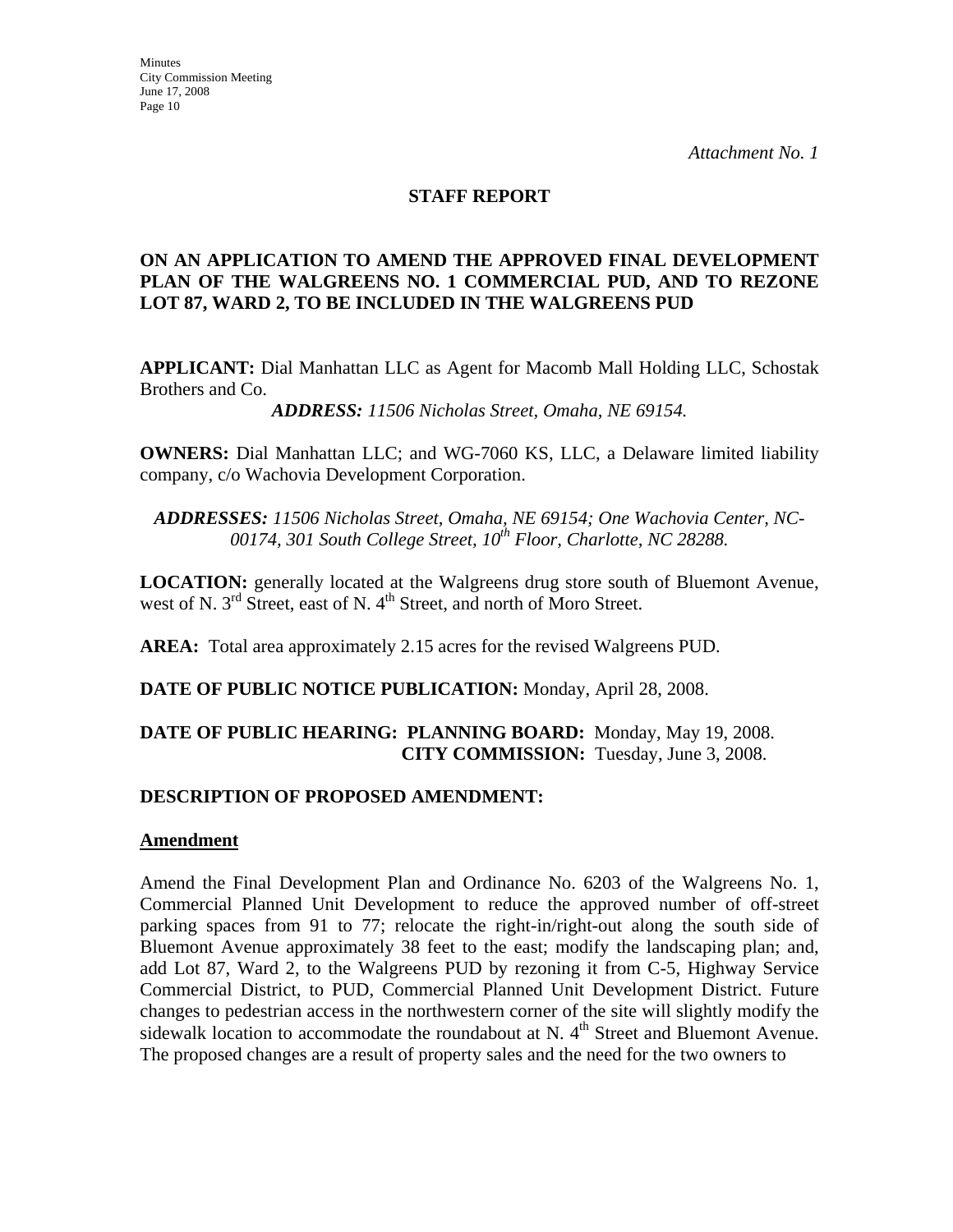**Minutes** City Commission Meeting June 17, 2008 Page 11

*Attachment No. 1*

facilitate the transfers of ownership, directly related to the previous rezoning of the Manhattan Marketplace, Unit Two, PUD in 2006. (Note: A proposed replat of Lot 1, Gateway Subdivision No. 2 (separate application) will create proposed Lots 1-5, Gateway Subdivision No. 2 to allow transfer of ownership. As described in the applicant's documents, proposed Lot 1 is owned by Walgreens and will remain in that ownership; Lot 2 (Lot 87 to be rezoned) and Lot 3 are owned by Dial and will be transferred to the Walgreens owner; Lot 4 is owned by Dial and will remain in that ownership; and, Lot 5, owned by Walgreens, will be transferred to Dial. Lots 4 and 5 will be replatted in the future as a part of a Final Development Plan and Final Plat associated with Manhattan Marketplace, Unit Two, PUD.

No changes to existing signs or lighting are proposed. Lighting to the east of the Walgreens PUD will be included in the Manhattan Marketplace PUD and along Moro Street.

#### **Original Walgreens PUD and Ordinance No. 6203**

Ordinance No. 6203 was approved by the City Commission on March 6, 2001, with conditions of approval. The Planning Board approved the Final Development Plan on April 16, 2001. The existing PUD conforms to the conditions of approval, which include: 1. Permitted Uses shall be limited to a Walgreen's, with a drive-thru pharmacy.

2. Security for performance of the landscaping and underground irrigation shall be provided by agreement between the City and owner or owners.

3. Additional landscaping to include ornamental and shade trees, shrubs, flower beds, ground cover and other living plant materials shall be provided in the 12.6 foot setback between the property line and the off-street parking lot along Moro Street.

4. The ground sign shall be modified by adding limestone, or pre-cast limestone, top corners and header, in place of the metal cap, across the top of the sign board.

5. Signs shall be limited to a ground sign as modified above, and wall signs, as proposed in the application documents, and exempt signage described in Article VI, Section 6-104 (A) (1), (2), (4), (7) and (8); and Section 6-104 (B)(2); and, Section 6-104 (C)(1) and  $(D)(1)$ , of the M

6. All outdoor lighting shall be shielded to reduce glare on adjacent streets and residential properties.

7. Additional use of limestone colored stone, pre-cast stone or brick, shall be provided in the location of the horizontal bands on the building exterior, which are described on the building elevations as a "soldier course".

8. All traffic circulation improvements to Bluemont Avenue, the alley and the Long John Silvers' site, as shown on the Preliminary Development Plan, shall be constructed concurrently with the Walgreen's site.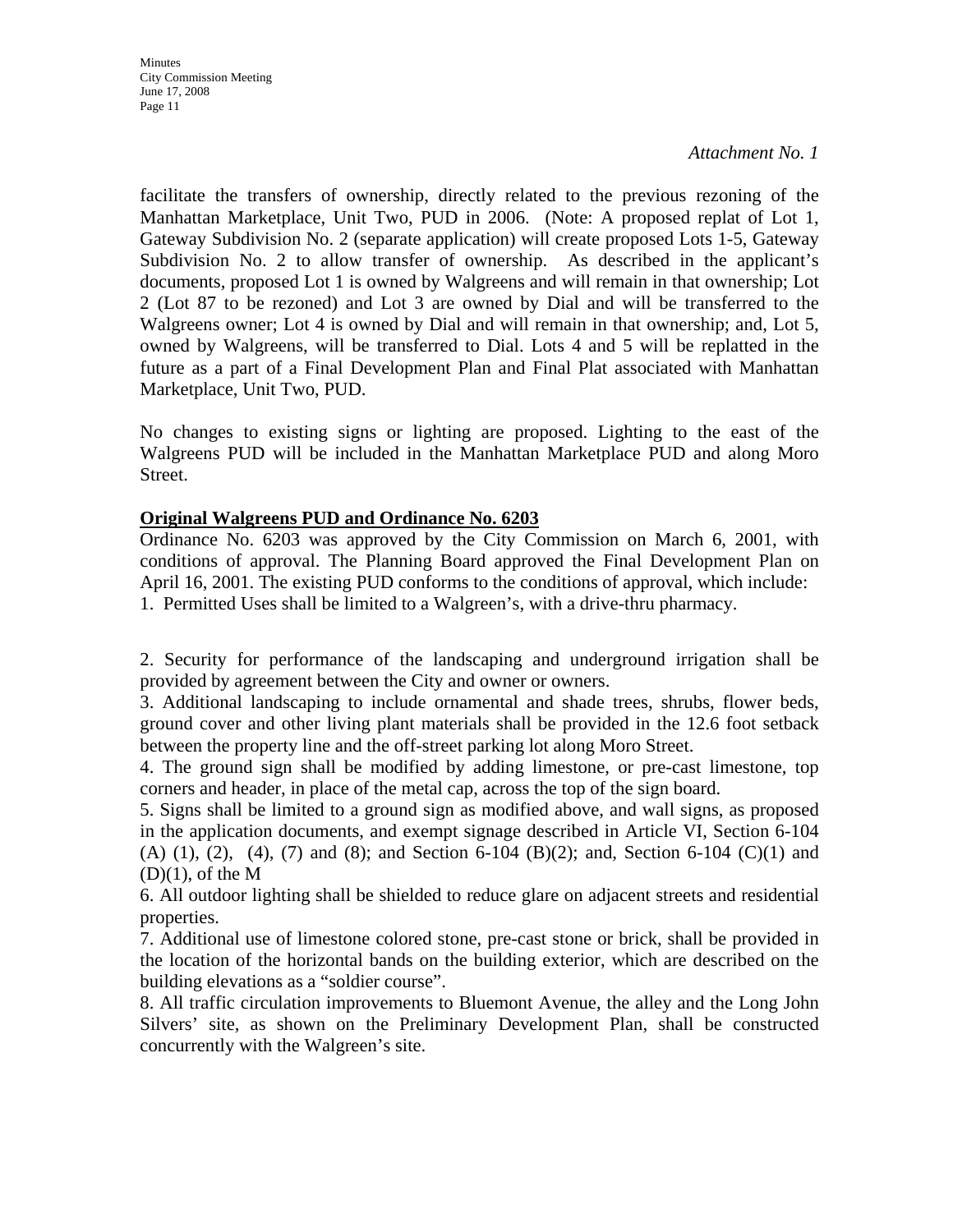9. Additional steel and brick column fencing shall be added along the southwest corner of the site, up to the beginning of the parking lanes for the drive-thru pharmacy.

10. The applicant and City Administration shall recognize the pedestrian crossings at the entrances and exits on  $3^{rd}$  Street,  $4^{th}$  Street, Bluemont Avenue, and Moro Street, in some permanent manner.

# **Rezoning Lot 87, Ward 2**

Present zoning district classification of Lot 87, Ward 2, is: C-5, Highway Service Commercial District.

Proposed zoning district classification of Lot 87, Ward: PUD, Commercial Planned Unit Development District.

# **MATTERS TO BE CONSIDERED WHEN AMENDING A PLANNED UNIT DEVELOPMENT**

**WHETHER THE PROPOSED AMENDMENT IS CONSISTENT WITH THE INTENT AND PURPOSE OF THE APPROVED PUD, AND WILL PROMOTE THE EFFICIENT DEVELOPMENT AND PRESERVATION OF THE ENTIRE PUD:** The proposed amendment is consistent with the intent of the approved PUD, a single commercial use for a Walgreen's drug store and drive-thru pharmacy with off-street parking and access points off public streets. The amendment adds a 7,500 square foot lot (Lot 87) to the Walgreens PUD in order to relocate a right in/right out off Bluemont Avenue while maintaining adequate off-street parking and retaining landscaping. The amendment promotes the efficient development and preservation of the approved the Walgreens PUD by assuring that adequate access and off-street parking are provided consistent with the approved PUD. The amendment also accomplishes transfers of ownership between the two property owners related to rezoning of Manhattan Marketplace, Unit Two, PUD.

**WHETHER THE PROPOSED AMENDMENT IS MADE NECESSARY BECAUSE OF CHANGED OR CHANGING CONDITIONS IN OR AROUND THE PUD, AND THE NATURE OF SUCH CONDITIONS:** The eastern portion of the PUD, an offstreet parking lot, which was used by the former Long John Silvers restaurant and Walgreens, is owned by WG-7060 KS, LLC, a Delaware limited liability company, and will be transferred to Dial Realty Corp. Lots 4 and 5 were rezoned to Manhattan Marketplace, Unit Two, PUD in 2006. In addition, proposed Lots 2 (existing Lot 87, Ward 2) and 3, which are owned by Dial, will be transferred to Walgreens to establish the revised Walgreens PUD boundary.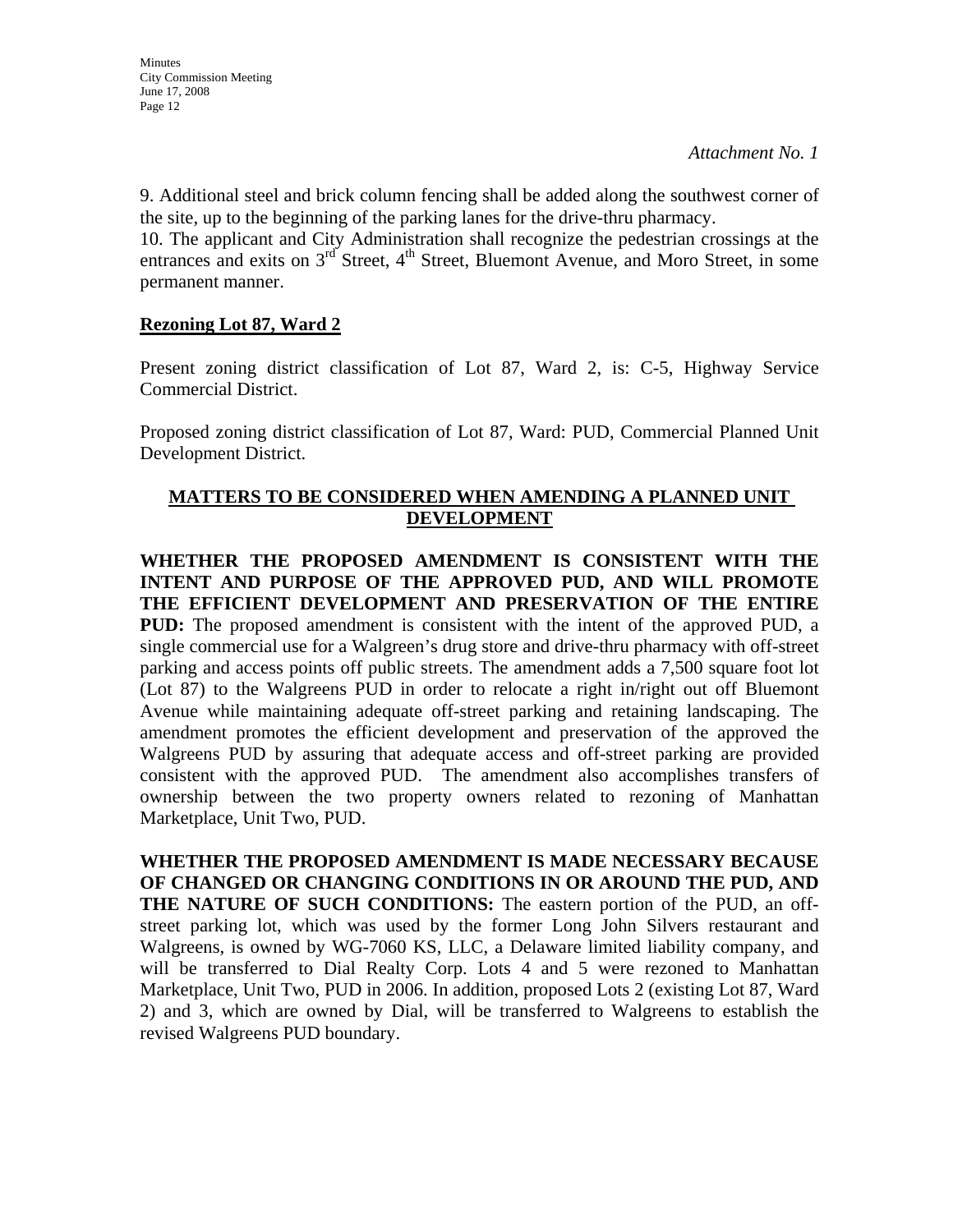**Minutes** City Commission Meeting June 17, 2008 Page 13

*Attachment No. 1*

**WHETHER THE PROPOSED AMENDMENT WILL RESULT IN A RELATIVE GAIN TO THE PUBLIC HEALTH, SAFETY, CONVENIENCE OR GENERAL WELFARE, AND IS NOT GRANTED SOLELY TO CONFER A SPECIAL BENEFIT UPON ANY PERSON:** The proposed amendment and rezoning of Lot 87, Ward 2, will facilitate and complete transfer of properties between the current owner of the Walgreens properties and Dial. The amendment and rezoning will result in the relocation of the right in/right out off Bluemont Avenue and create a safer access aisle off Bluemont Avenue within the Walgreens site. Currently, cut through traffic off Bluemont Avenue, wanting to avoid the traffic light at N. 3<sup>rd</sup> Street and Bluemont Avenue, enter the right in and head south through the Walgreens parking lot, which poses a safety hazard for customers exiting the drive-thru pharmacy. The relocated access aisle moves the drive thru exit and driving lane away from the building and provides improved and safer vision for drivers exiting the drive-thru.

The amendment is not granted solely as a benefit to any person; rather the amendment allows planned transfers of property between two developments and improves public safety.

#### **ADDITIONAL MATTERS TO BE CONSIDERED WHEN AMENDING A PLANNED UNIT DEVELOPMENT**

**1. LANDSCAPING:** New shade and ornamental trees, shrubs and ornamental grasses will be added on the west side of the new access aisle and in the relocated right in/right out island off Bluemont Avenue, which will be maintained by the owner of Walgreens. Underground irrigation will be used to assure landscaping is maintained in good condition.

**2. SCREENING:** No changes.

**3. DRAINAGE:** No changes.

**4. CIRCULATION:** The relocated access aisle and right in/right out are shifted to the east from their current locations and will connect Moro Street and Bluemont Avenue. No other changes are proposed.

Off-street parking is reduced from 91 parking spaces, approved with the original Walgreens PUD, to 77 parking spaces. Based on the commercial floor area of the Walgreens store, a minimum of 48 parking spaces would be required, as calculated with the original Walgreens PUD. The amendment results in 29 more parking spaces than required by the Manhattan Zoning Regulations.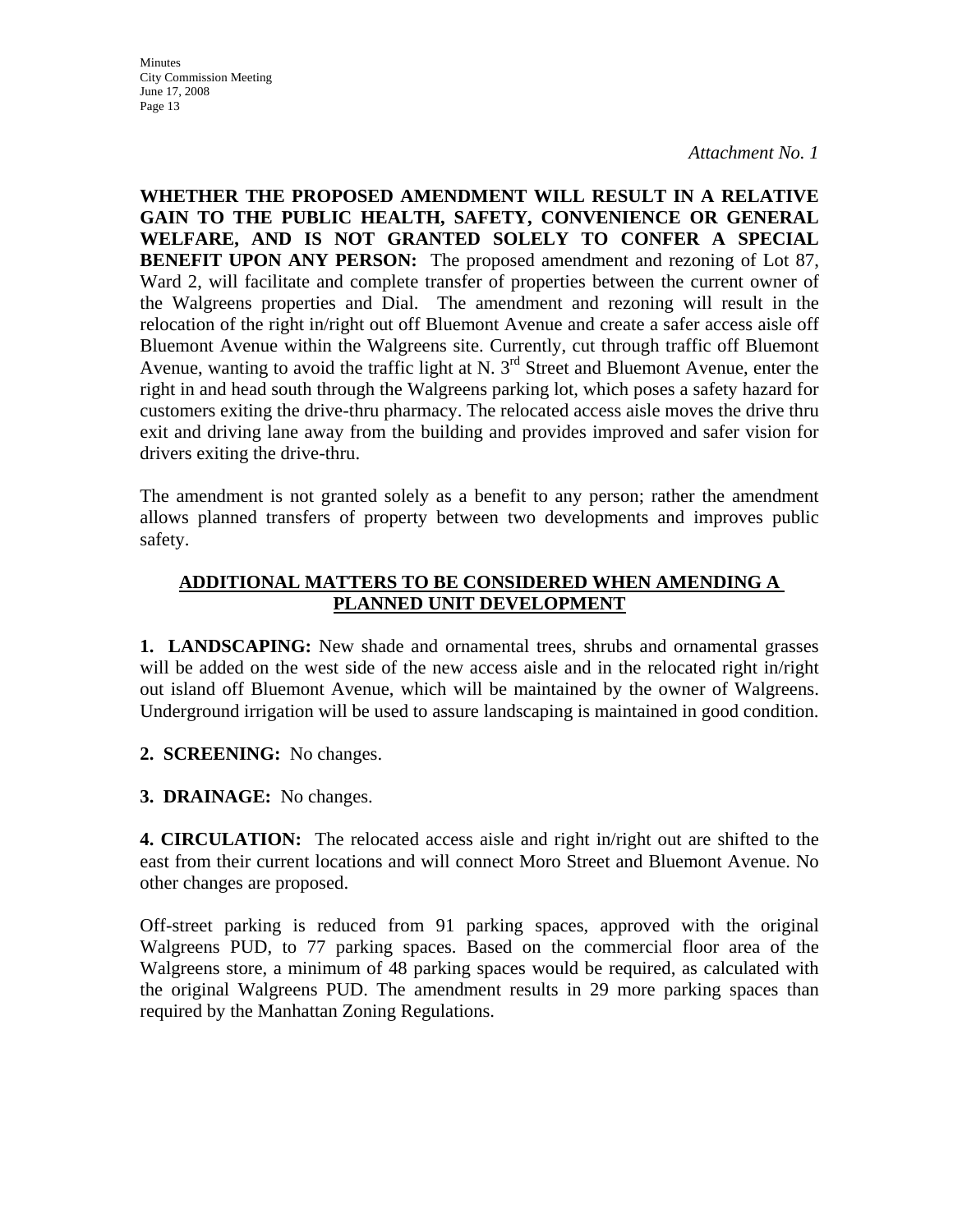Sidewalks are provided around and within the site, which connect to the existing neighborhood sidewalk system. On-site sidewalks are provided along the north and west sides of the building for pedestrians.

A memorandum from the City Engineer (attachment dated May 12, 2008) supports the need for the proposed right in/right out, which was originally shown as a future improvement on the Walgreens site at the time Manhattan Marketplace, Unit Two, PUD was rezoned in 2006 (attachment).

**5. OPEN SPACE AND COMMON AREA:** Approximately .299 acres, or 13,024 square feet of the amended Walgreens site (proposed Lots 1-3) is open/landscaped space, equivalent to approximately 14% of the total amended site (13,024 sf/93,218sf).

**6. CHARACTER OF THE NEIGHBORHOOD:** The neighborhood is a mixture of residential and planned commercial uses, consisting of single-family and two-family dwelling units to the west and northwest of Walgreens and Lot 87. Commercial activities, Manhattan Marketplace PUD and highway commercial businesses are to the south, east and northeast.

**EXISTING USE:** Walgreens drug store, off street parking, landscaping and other site improvements, and vacant commercial lots in future Manhattan Marketplace, Unit Two, PUD, and vacant Lot 87, Ward 2.

**PHYSICAL AND ENVIRONMENTAL CHARACTERISTICS:** A developed site with commercial building, off-street parking and other improvements, except that Lot 87 is vacant and grass covered. The amendment and rezoning site are located in the 500 Year Flood Plain. There is no development standard applied to construction located in the 500 year Flood Plain.

#### **SURROUNDING LAND USE AND ZONING:**

**(a.) NORTH:** Bluemont Avenue, a four-lane arterial street; residential dwellings and highway commercial uses: self-serve gas and convenience store, drive-in restaurants; R2/TNO and C5 Districts.

**(b.) SOUTH:** Moro Street, and Manhattan Marketplace Shops commercial uses; PUD.

**(c.) EAST:** North 3rd Street, future Manhattan Marketplace Unit Two PUD, a commercial development; PUD.

**(d.) WEST:** North  $4<sup>th</sup>$  Street, single-family and two-family residential dwelling units; R2/TNO.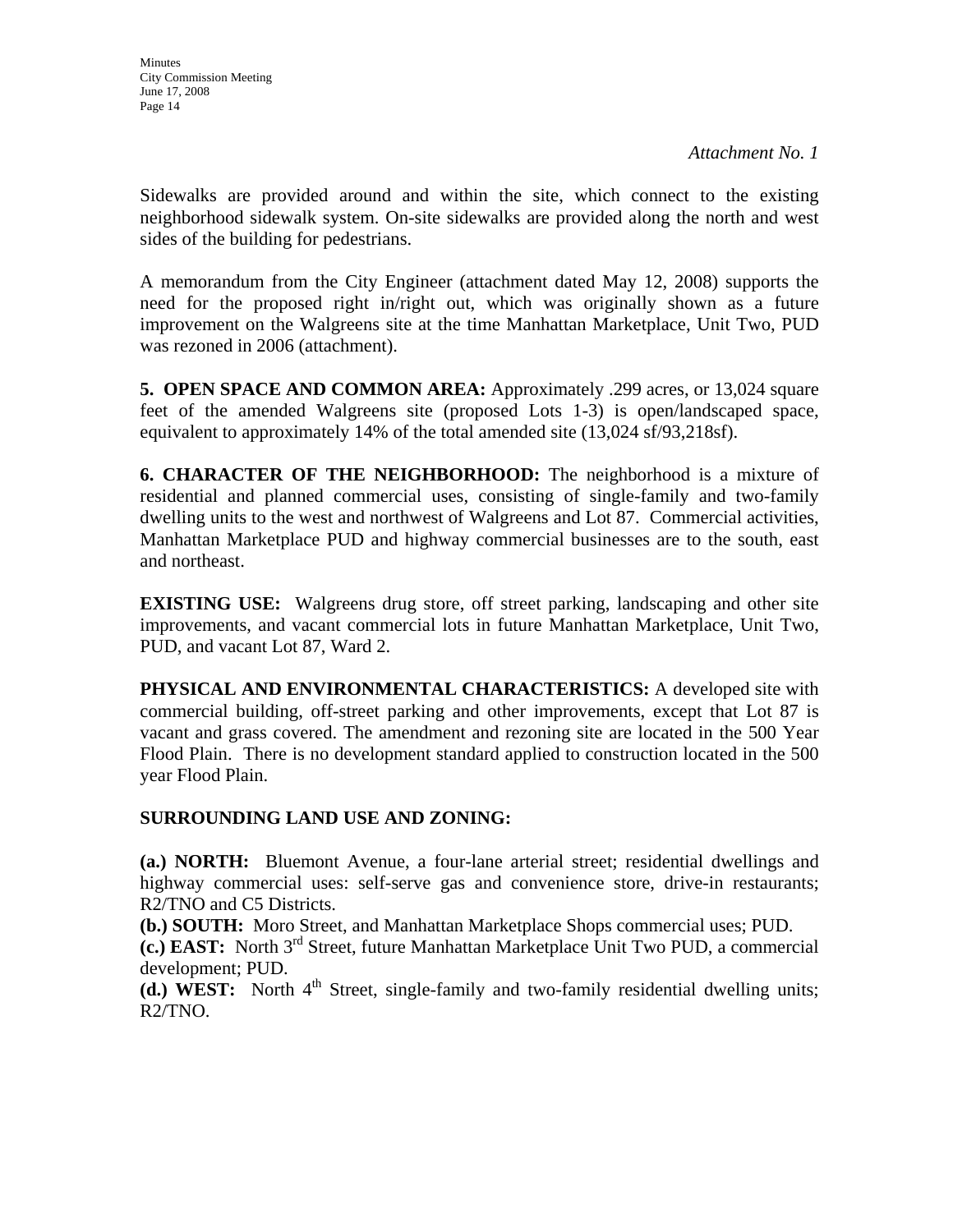#### **GENERAL NEIGHBORHOOD CHARACTER:** See above.

**SUITABILITY OF SITE FOR USES UNDER CURRENT ZONING:** Lot 87 is unsuitable for the existing uses allowed in the C-5 District. The site is too small to conform to the minimum requirements of the C-5 District as it previously had been part of a larger site for a Long John Silvers restaurant. The existing Walgreens PUD is suitable for the permitted use of the site. Combining Lot 87 with the Walgreens PUD will allow an existing right in/right out to be relocated and accommodate transfers of land between the Dial and the owner of the Walgreens PUD.

**COMPATIBILITY OF PROPOSED DISTRICT WITH NEARBY PROPERTIES AND EXTENT TO WHICH IT MAY HAVE DETRIMENTAL AFFECTS:** The rezoning along Bluemont Avenue and the amendment of the Walgreens PUD are consistent with the commercial nature of the properties. Nearby properties should not have any detrimental affects as the Walgreens PUD and Lot 87 are commercial locations along a major street corridor**.** 

**CONFORMANCE WITH COMPREHENSIVE PLAN:** The Manhattan Urban Area Comprehensive Plan shows the Walgreen site and Lot 87, Ward 2 as Central Core District (CCD), which is a special purpose designation for the Downtown Core. The amendment and rezoning sites are also designated as a primary redevelopment area for expansion of the Central Business District, in Downtown Tomorrow – A Redevelopment Plan for Downtown Manhattan, Kansas, adopted in May 2000. The proposed amendment of the Walgreens PUD and rezoning of Lot 87, Ward 2, conform to the Comprehensive Plan.

#### **ZONING HISTORY AND LENGTH OF TIME VACANT AS ZONED:**

#### **Lot 87**

| Late $1800$ 's | Lots 87 established as part of original town plat. |
|----------------|----------------------------------------------------|
| 1926-1940      | A, First Dwelling District.                        |
| 1940-1954      | B, Second Dwelling District.                       |
| 1954-1965      | B, Second Dwelling District.                       |
| 1965-1969      | A, Single and Two Family Dwelling District.        |
| 1969-2008      | C-5 District.                                      |

#### **Walgreens PUD**

1969-Present R-2 District, and C-5 District for Lot 88 and Lots 93- 96.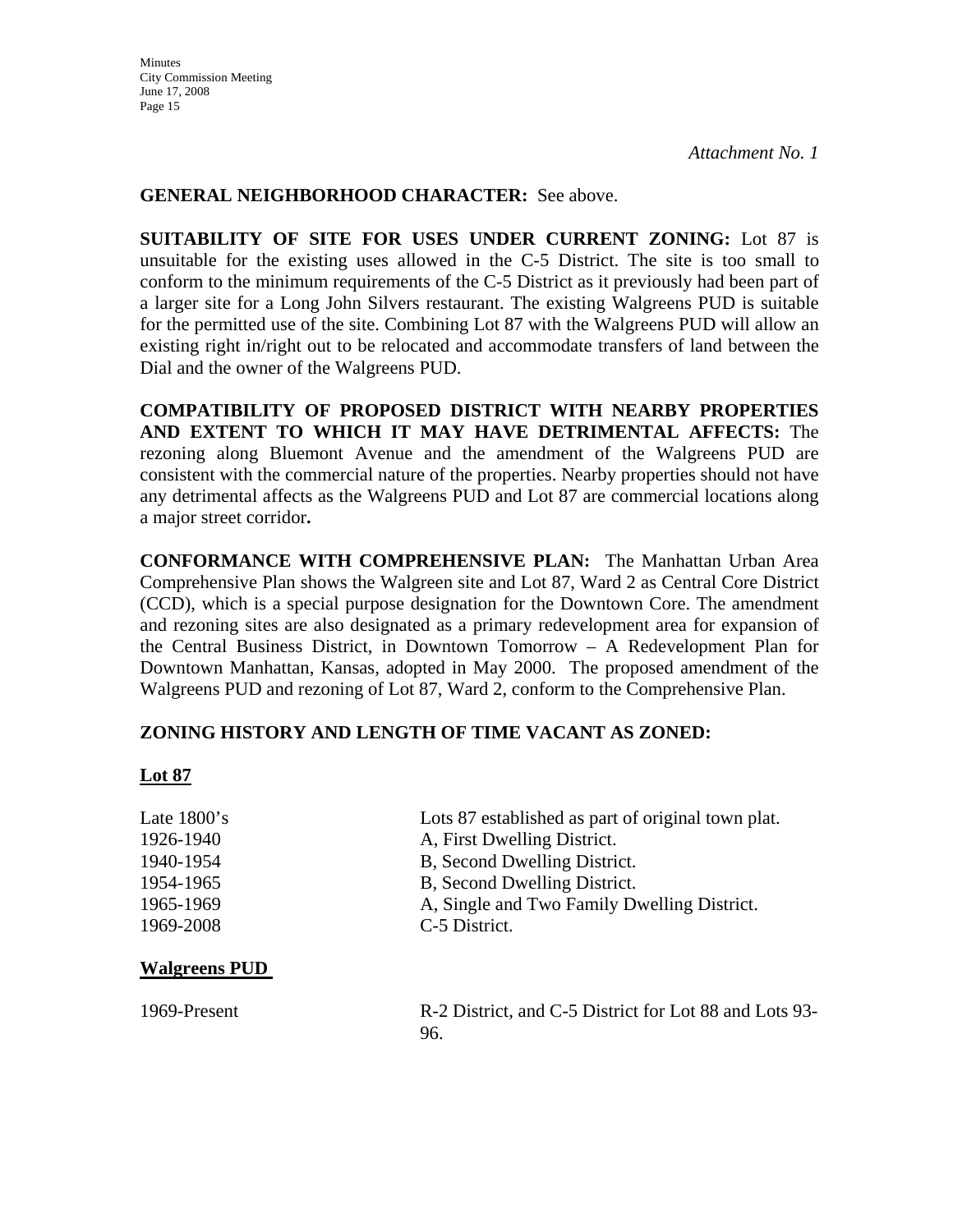| February 5, 2001  | Manhattan Urban Area Planning Board recommends approval of<br>rezoning from C-5 and R-2 Districts to PUD. |
|-------------------|-----------------------------------------------------------------------------------------------------------|
| February 20, 2001 | City Commission approves first reading.                                                                   |
| March 6, 2001     | City Commission approves Ordinance No. 6203.                                                              |
| April 16, 2001    | Planning Board approved Final Development Plan                                                            |
| May 7, 2001       | Planning Board approves Final Plat of the Gateway                                                         |
|                   | Subdivision No. 1.                                                                                        |
| May 15, 2001      | City Commission considers accepting easements and                                                         |
|                   | rights-of-way as shown on the Final Plat of the                                                           |
|                   | Gateway Subdivision No. 1.                                                                                |

Walgreens was constructed in 2001-2002. Lot 87 has been vacant for several years.

**CONSISTENCY WITH INTENT AND PURPOSE OF THE ZONING ORDINANCE:** The intent and purpose of the Zoning Regulations is to protect the public health, safety, and general welfare; regulate the use of land and buildings within zoning districts to assure compatibility; and to protect property values. The PUD Regulations are intended to provide a maximum choice of living environments by allowing a variety of housing and building types; a more efficient land use than is generally achieved through conventional development; a development pattern that is in harmony with land use density, transportation facilities and community facilities; and a development plan which addresses specific needs and unique conditions of the site which may require changes in bulk regulations or layout. The proposed amendment and rezoning are consistent with the intent and purpose the Zoning Regulations and the intent and purpose of the Walgreens PUD, and Ordinance No. 6203.

**RELATIVE GAIN TO THE PUBLIC HEALTH, SAFETY AND WELFARE THAT DENIAL OF THE REQUEST WOULD ACCOMPLISH, COMPARED WITH THE HARDSHIP IMPOSED UPON THE APPLICANT:** There appears to be no relative gain to the public that denial would accomplish; however, it may be a hardship on the applicant if the amendment and rezoning are denied. The amendment and rezoning will accommodate a relocated right in/right out off Bluemont Avenue and a relocated driving aisle, which will make internal access safer and more efficient by moving the existing aisle away from the building's east side in proximity to the exit lane for the drive-in pharmacy, as well as facilitate planned transfers of ownership of identified properties.

**ADEQUACY OF PUBLIC FACILITIES AND SERVICES:** Adequate public facilities and services are available to serve the PUD. The 15 foot public alley south of existing Lot 87 will be vacated as a part of the proposed Final Plat of Gateway Subdivision, No.2.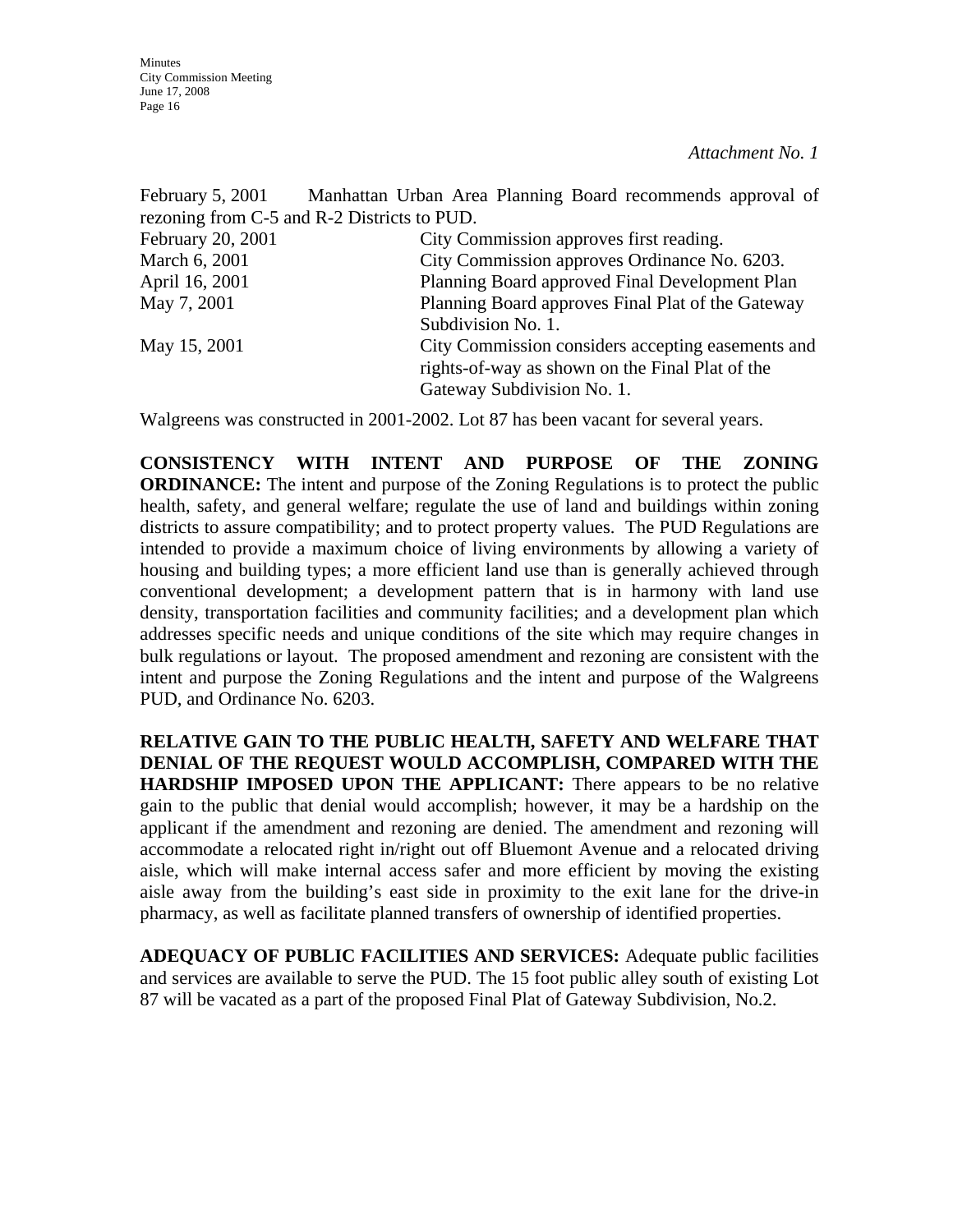**Minutes** City Commission Meeting June 17, 2008 Page 17

*Attachment No. 1*

### **OTHER APPLICABLE FACTORS:** None.

**STAFF COMMENTS:** City Administration recommends approval of the proposed Amendment to Final Development Plan of the Walgreens No. 1, Commercial Planned Unit Development; and, the rezoning of Lot 87, Ward 2, from C-5, Highway Service Commercial District, to PUD, Commercial Planned Unit Development District, with the following conditions:

- 1. Landscaping and irrigation shall be provided pursuant to a Landscaping Performance Agreement between the City and the owner, which shall be entered into prior to approval of the plans for the right in/right out along Bluemont Avenue.
- 2. All landscaping and irrigation shall be maintained in good condition.
- 3. The Final Development Plan for Lot 1, Lot 2, and Lot 3 shall be subject to the conditions of approval of Ordinance No. 6203.

# **ALTERNATIVES:**

- 1. Recommend approval of the proposed Amendment of the Final Development Plan of the Walgreens No. 1 Commercial Planned Unit Development, and rezone Lot 87, Ward 2, to PUD, Commercial Planned Unit Development District, stating the basis for such recommendation.
- 2. Recommend approval of the proposed Amendment of the Final Development Plan of the Walgreens No. 1 Commercial Planned Unit Development, and rezone Lot 87, Ward 2, to PUD, Commercial Planned Unit Development District and modify the conditions, and any other portions of the proposed PUD, to meet the needs of the community as perceived by the Manhattan Urban Area Planning Board, stating the basis for such recommendation, and indicating the conditions of approval.
- 3. Recommend denial of the proposed Amendment and rezoning, stating the specific reasons for denial.
- 4. Table the proposed Amendment and rezoning to a specific date, for specifically stated reasons.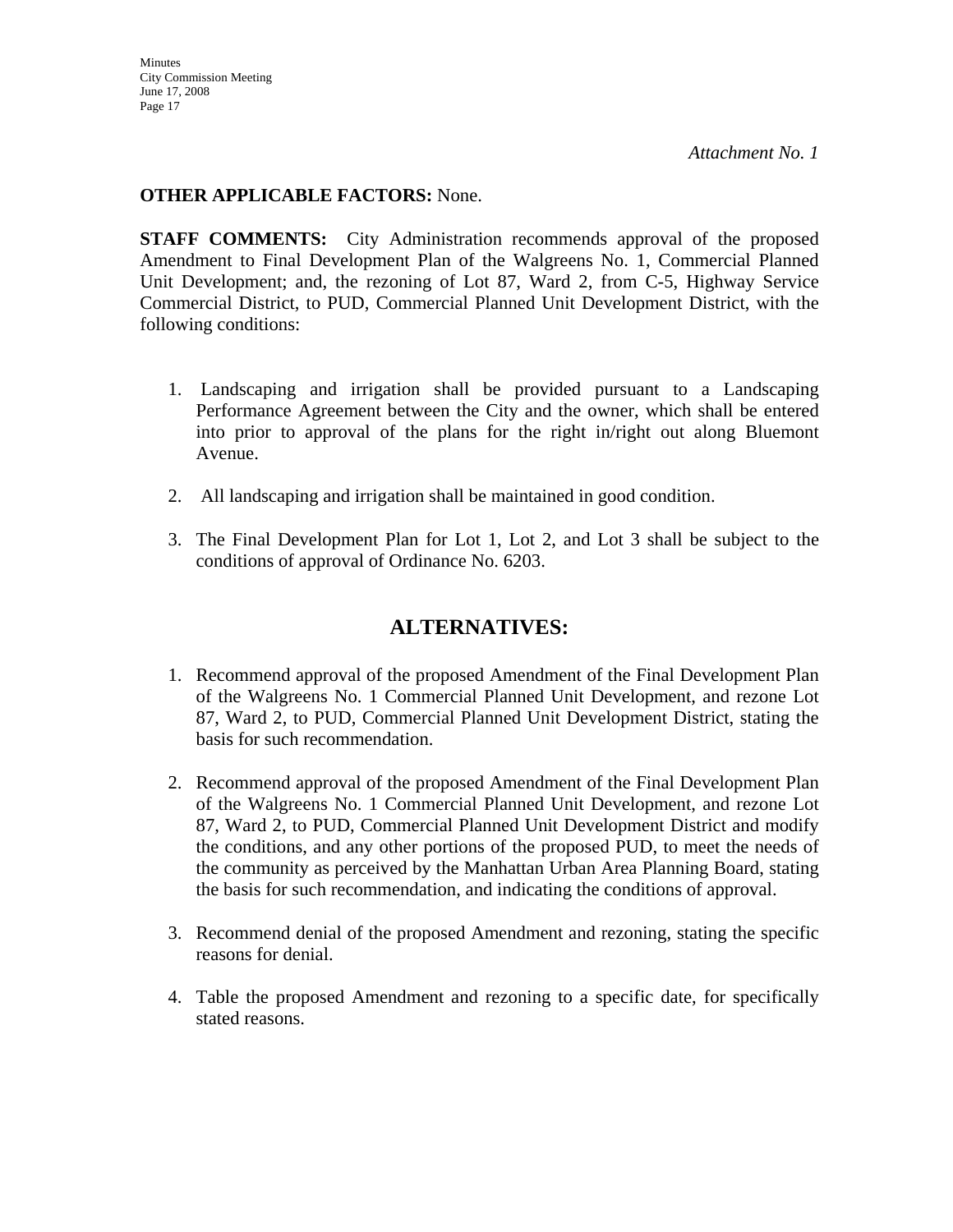Minutes City Commission Meeting June 17, 2008 Page 18

*Attachment No. 1*

# **POSSIBLE MOTION:**

The Manhattan Urban Area Planning Board recommends approval of the proposed Amendment of the Final Development Plan of the Walgreens No. 1 Commercial Planned Unit Development; and, the rezoning of Lot 87, Ward 2, from C-5, Highway Service Commercial District, to PUD, Commercial Planned Unit Development District, based on the findings in the Staff Report, with the three conditions recommended by City Administration.

**PREPARED BY:** Steve Zilkie, AICP, Senior Planner

**DATE:** May 14, 2008

08030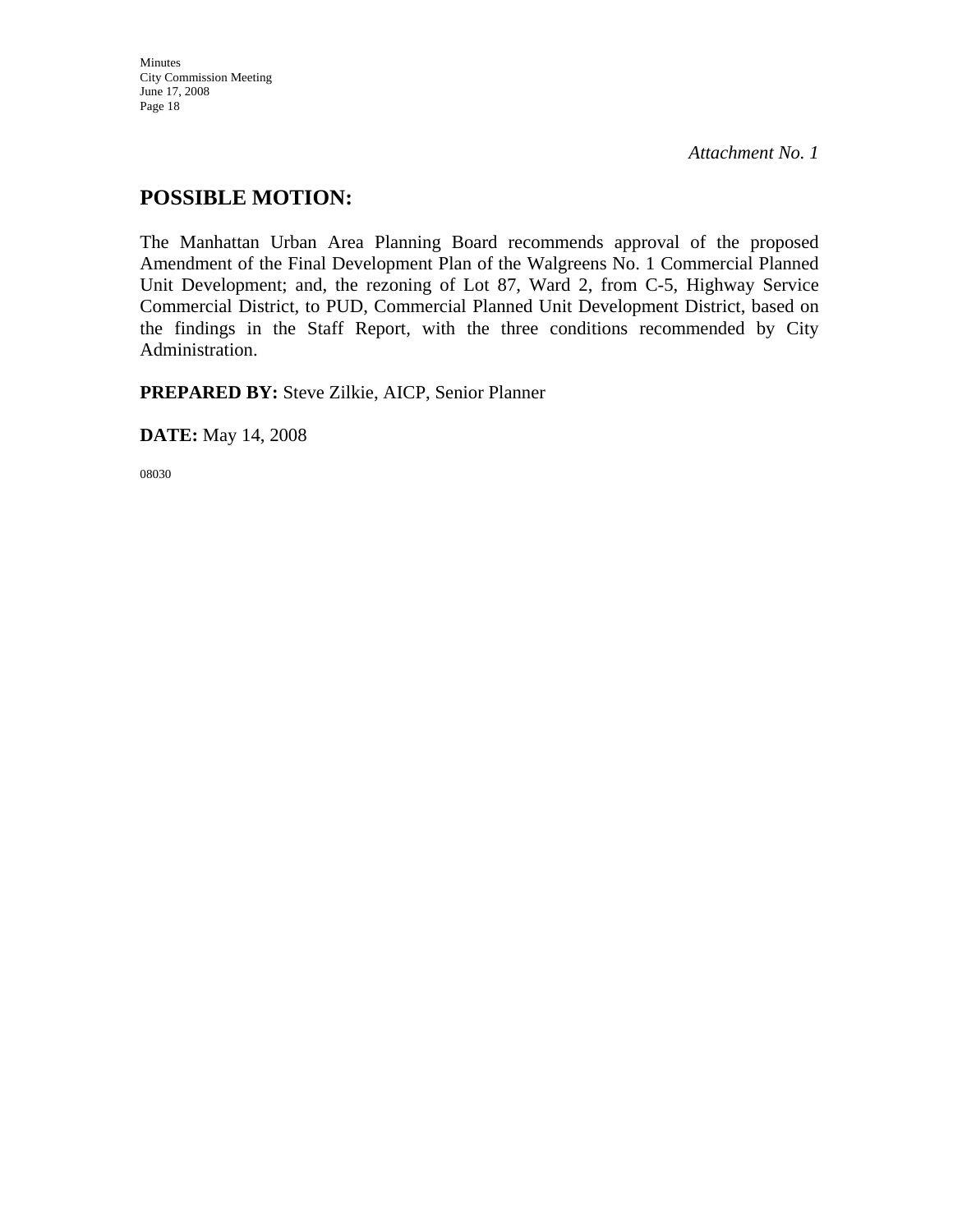#### **STAFF REPORT**

### **APPLICATION TO REZONE PROPERTY TO PLANNED UNIT DEVELOPMENT DISTRICT**

# **BACKGROUND**

**FROM:** C-5, Highway Service Commercial District, C-6, Heavy Commercial District, and PUD, Commercial Planned Unit Development District.

**TO:** PUD, Commercial Planned Unit Development District.

**OWNERS/APPLICANTS:** DW, LLC (Dave Dreiling); S & B Motels, Inc. (Stan Weilert); and, Wildcat Custard, LLC (Ron Oberg).

**ADDRESSES:** 520 McCall Road, Manhattan KS 66502; 2201 E. MacArthur, Suite B, Wichita KS 67216; and, 1245 Bracken Court, Wichita KS, 67206.

**DATE OF PUBLIC NOTICE PUBLICATION:** Monday, April 28, 2008.

#### **DATE OF PUBLIC HEARING: PLANNING BOARD:** Monday, May 19, 2008. **CITY COMMISSION:** Tuesday, June 3, 2008.

**LOCATION:** generally located northwest of the intersection of McCall Road and Hayes Drive, a portion of which fronts on Hostetler Drive.

**AREA:** 3.911 acres (170,636 square feet (sf)).

**PROPOSED USES:** The proposed commercial PUD will consist of a broad range of highway service commercial uses on three (3) lots. Proposed Lot 1 is for a Comfort Suites hotel; proposed Lot 2 will be a future amendment; and, Lot 3 is for a Freddy's Frozen Custard drive-in restaurant with indoor seating.

More specifically, the proposed permitted uses include all of the Permitted and Conditional Uses of the C-5, Highway Service Commercial District (attachment), except for: Adult Businesses as defined by the Code of Ordinances; Amusement Parks; Churches, chapels, temples and synagogues; Construction equipment sales and rentals, not including heavy equipment types such as bulldozers and cranes; Motorcycle sales or repair; Animal hospitals; Broadcasting studios with large outdoor towers; Kennels; Outdoor movie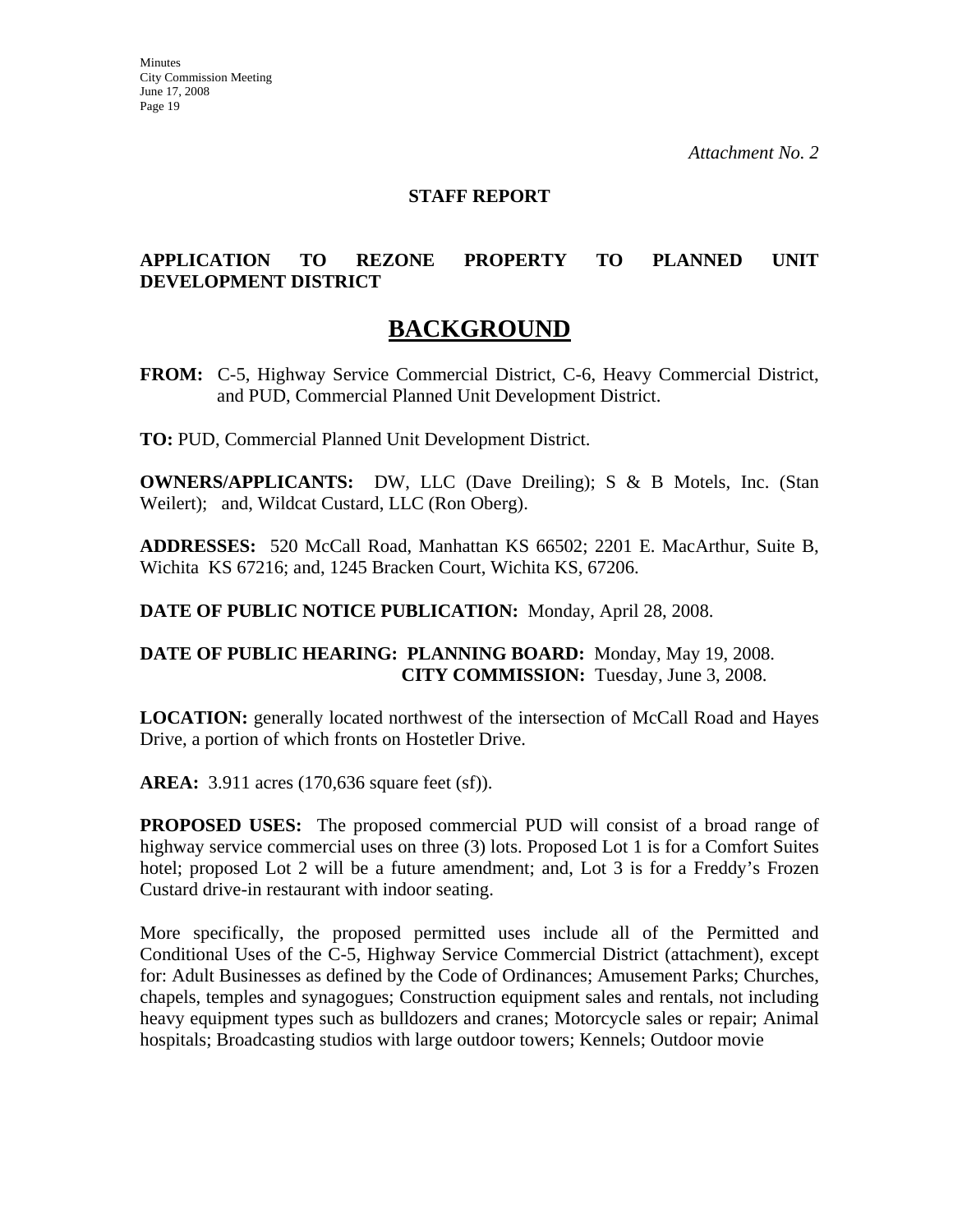theaters; Schools; and, manufactured homes sales (Note: The application documents indicate manufactured home sales would not be allowed, but it is not a use allowed in the C-5 District and is not included in Condition 1 under the list of conditions recommended by staff.)

Note: Convenience Stores and other businesses with underground fuel storage will also be prohibited as the site is within the City's water well field area, which prohibits underground fuel storage.

# **PROPOSED BUILDINGS AND STRUCTURES:**

Lot 1: A three-story Comfort Suites hotel containing 80 guest rooms, based on the proposed floor plans, and accessory interior space consisting of a meeting room, pool/exercise room/spa, eating and seating area for guests, office and storage equipment rooms. The building is 44 feet in height to the roof peak and 55 feet to the entrance peak. The building's exterior materials and roof consist of manufactured stone veneer, EIFS, asphalt roof shingles and standing seam metal roof. Exterior colors are shades of tan and brown for walls, a red parapet standing seam roof and brown asphalt roof shingles.

Lot 2: Future amendment.

Lot 3: Freddy's Frozen Custard drive-in restaurant is a one-story, flat roofed, 17 feet in height to the roof and 35 feet to the peak of the front parapet. Exterior materials are brick and EIFS. The floor plan indicates outdoor dining on the south side of the building's McCall Road frontage. Building color is white with red and white backlit awnings on the south, east and west sides of the restaurant and neon accent lighting.

Draft restrictive covenants are attached setting out owner responsibilities.

| <b>USE</b>                    | <b>Acres/Square Feet</b> | <b>Percentage</b> |
|-------------------------------|--------------------------|-------------------|
| Lot 1- Motel                  | 2.04 acres/89,056 sf     |                   |
| <b>Building</b>               | 16,039                   | 18%               |
| Driveway/parking              | 45,609                   | 51.2%             |
| <b>Travel Easement</b>        | 10,437                   | 11.7%             |
| Landscape Open Space          | 15,739                   | 17.7%             |
| <b>Lot 2 Future amendment</b> | .98 acres/42,688 sf      |                   |

# **PROPOSED LOT COVERAGE**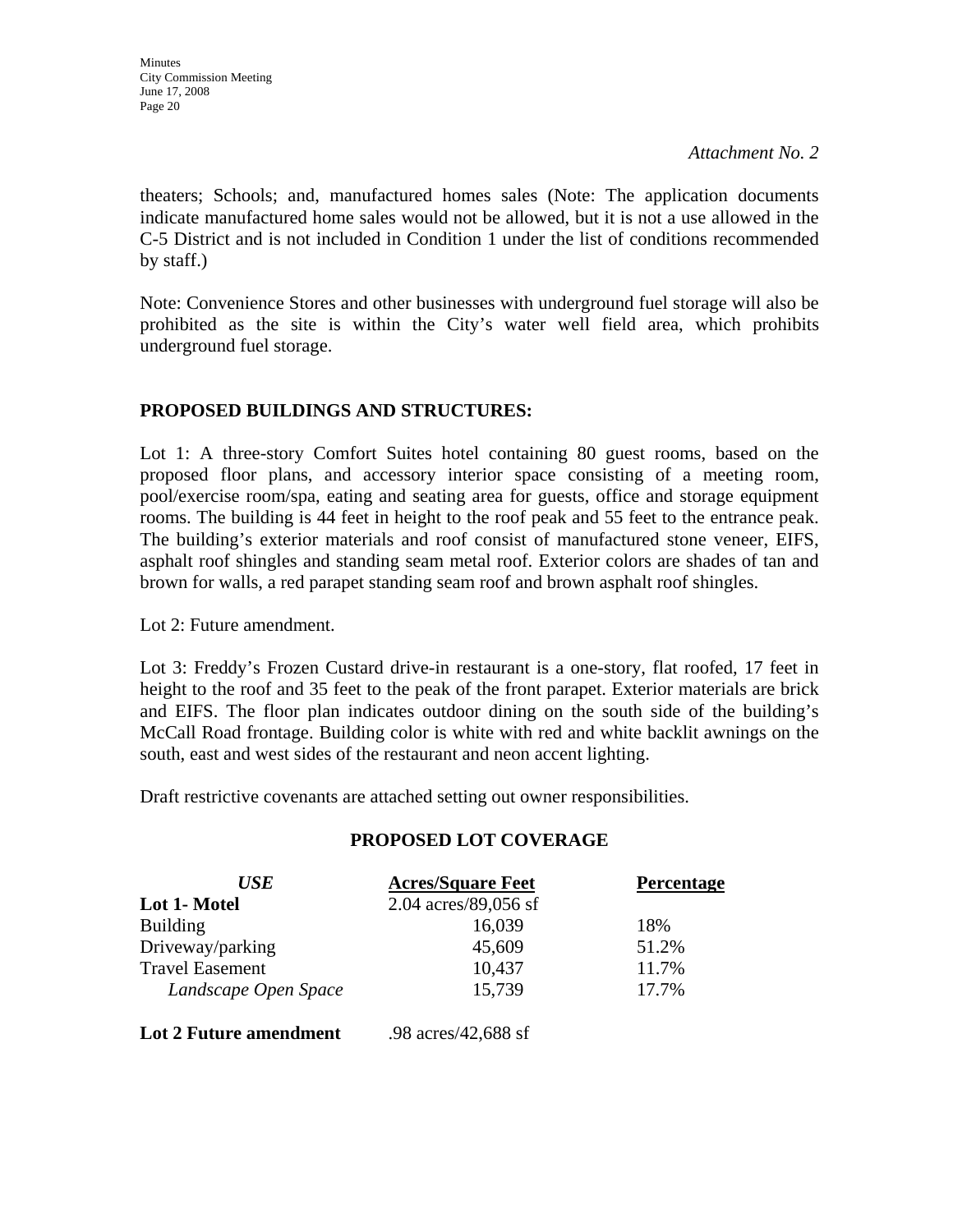| Lot 3 - Restaurant     | .89 $\arccos/38,612$ sf |       |
|------------------------|-------------------------|-------|
| <b>Building</b>        | 3.593                   | 9.3%  |
| Driveway/parking       | 20,817                  | 53.9% |
| <b>Travel Easement</b> | 6,390                   | 16.5% |
| Landscape Open Space   | 7.514                   | 19.5% |

#### **PROPOSED SIGNS**

The applicant's overall sign proposal for the PUD is generally consistent with the sign requirements for the C-2, Neighborhood Shopping District, except that the total number of wall signs on the south elevation of the Freddy's Frozen Custard restaurant described below.

Entry directional signs for the businesses in the PUD are proposed at the hotels entrance off Hostetler Drive and on Lot 2 off McCall Road. Signs are internally illuminated tenant panels mounted on brick base in a landscape island. Skirted internally lit pole signs are proposed for the hotel and restaurant at 25 feet and 30 feet in height, respectively. Sign areas are 90 square feet in area for the hotel's identification and 108 square feet in area and restaurants identification and 47 square feet for a reader board, or 155 total square feet of sign area. The restaurant sign is in a landscaped base. The hotels sign should be in a landscape base and described as such with the Final Development Plan. Both signs should be in a landscape planter base, which incorporates brick or stone used in the buildings facades.

The total number of wall signs on the south elevation of the Freddy's Frozen Custard restaurant exceeds the total number of wall signs that would be allowed in C-2 District, one per façade versus four proposed. However, based on the total sign area allowed in the C-2 District for the façade, up to approximately 352 square of sign, or 30% of the façade would be allowed. Total square footage is about 176 square feet of signage, or approximately 15% of the façade. Wall signs for the hotel are approximately 49 square feet in area, internally lit. Both signs are minimal in area compared the façade area of the building.

To ensure consistency throughout the PUD, the sign requirements of the C-2 District should apply to all of McCall Landing PUD. A future amendment on Lot 2 may contain requests for sign changes for the specific site.

Temporary banner signs should be limited to no more than one (1) banner sign per lot. Exempt signage shall signage described in Article VI, Section 6-104  $(A)(1),(2),(4),(5),(7)$ and (8); and Section 6-104 (B)(2), of the Manhattan Zoning Regulations. Temporary sales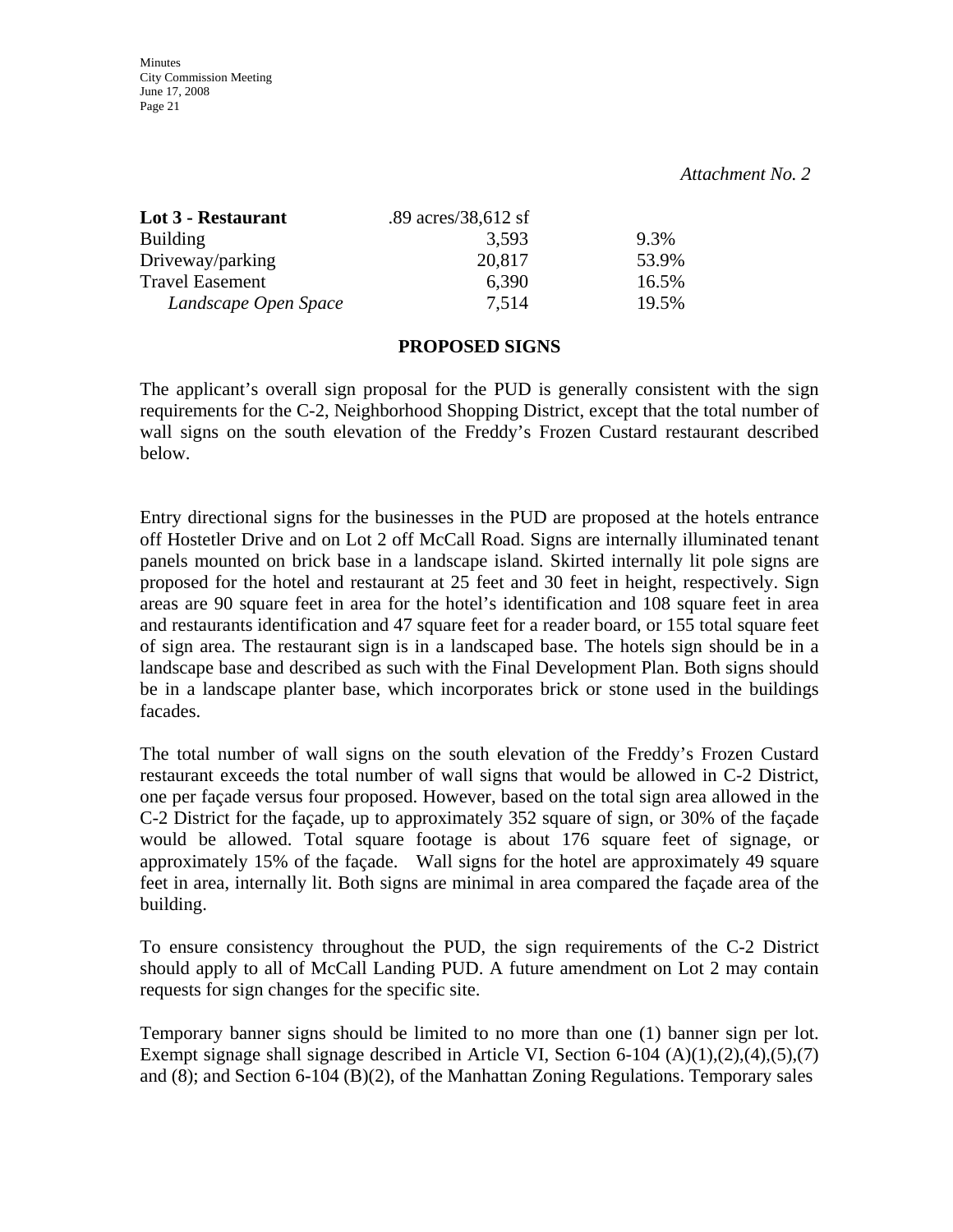aids and portable signs, as described in Article VI, Signs, of the Manhattan Zoning Regulations, shall be prohibited.

Note: An existing billboard on proposed Lot 3 will be removed by the owner of Lot 3, as noted on the site plan, and will not be a permitted sign in the PUD. The existing sign interferes with proposed driving aisles and off-street parking for the restaurant.

**PROPOSED LIGHTING:** Light poles will be 28 feet in height, which includes the base. Light poles should be full cutoff design to reduce glare on streets and adjacent properties. Full cut off light fixtures will need to be provided on individual buildings to ensure light does not cast direct glare on streets or adjacent property.

# **REVIEW CRITERIA FOR PLANNED UNIT DEVELOPMENTS**

**1. LANDSCAPING:** Landscaping is functional for the service commercial nature of the site and will consist of canopy, ornamental and evergreen trees, shrubs and lawn areas to be owned and maintained by individual lot owners. Landscaped areas will irrigated with underground systems. Minimum landscaping requirement for a C-5 District development is 5% of the paved area. Lots 1 and 3 exceed the minimum requirement with 17.7% and 19.5% of the sites set out as landscaped open space.

**2. SCREENING:** Two dumpster locations are proposed, which will be screened with split block to match building materials. One dumpster is proposed to be shared by Lot 2 and Lot 3 and is located Lot 1, as well as the enclosed dumpster for the hotel. A six foot wood privacy fence will be provided along a portion of northern property line of Lot 1 and along its eastern property line.

**3. DRAINAGE:** The site is very flat and will drain to McCall Road and through recently constructed underground storm water conduit, which carries storm water to the drainage channel along Tuttle Creek Boulevard. A Stormwater Drainage Analysis was submitted by the applicant's consultant, Sloan Meier Hancock-Engineers Surveyors, P. A., dated January 31, 2008 (attachment). The City Engineer has reviewed and accepted the stormwater analysis (memorandum dated May 12, 2008 attached). Minimal impact is expected on the drainage system.

**4. CIRCULATION:** Access to the PUD is safe and efficient. Access is from McCall Road, Hayes Drive and Hostetler Drive. The PUD will be served internally by two Travel Easements, Lodging Cats Place and Hungry Cats Place, which are public streets to be owned and maintained by the owners of Lots 1-3. Restrictive covenants will be provided with the Final Development Plan addressing the Travel Easements.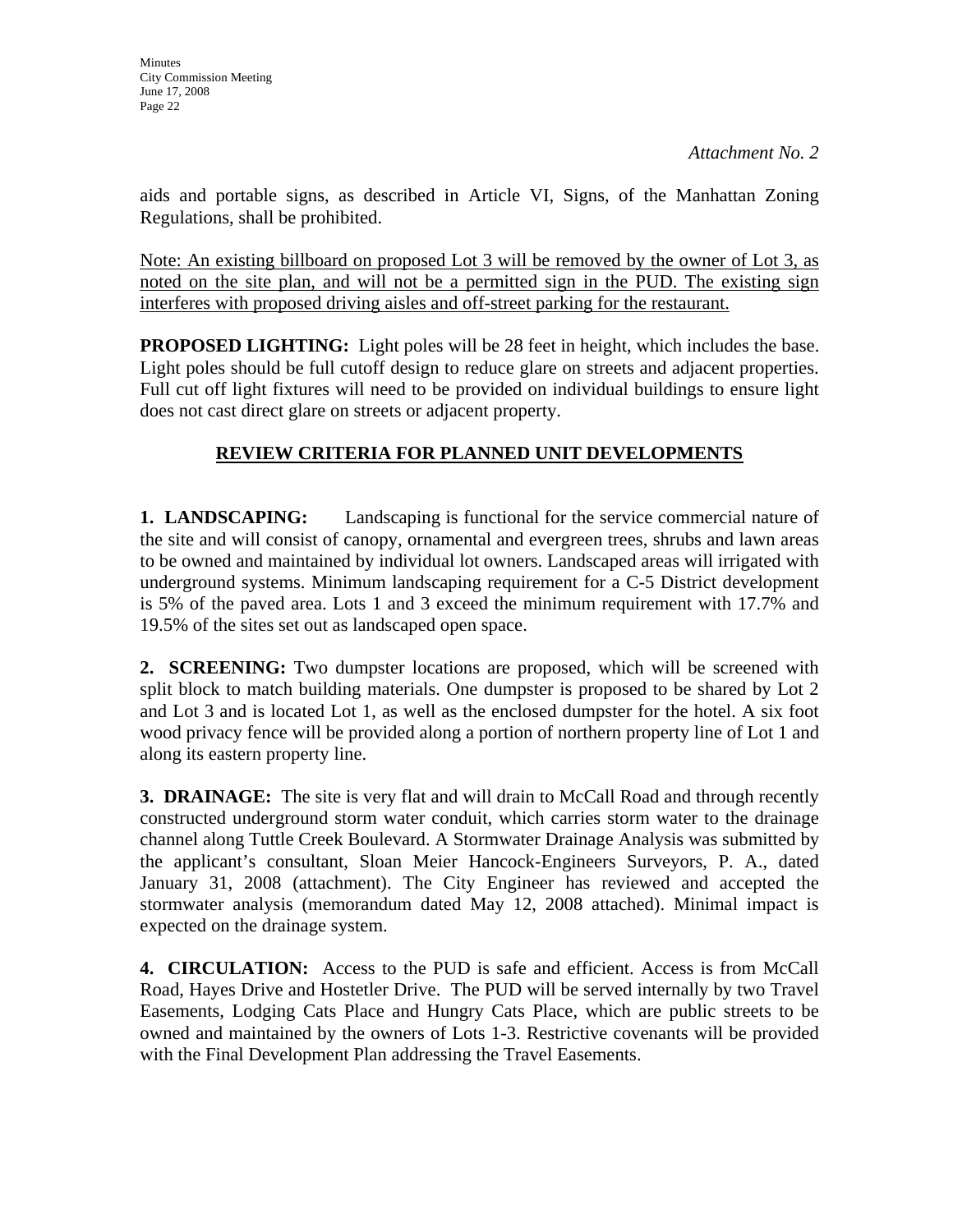A Transportation Impact Study was submitted by the applicant's consultant, Sloan Meier Hancock-Engineers Surveyors, P. A., dated January 28, 2008 (attachment). The City Engineer has reviewed and accepted the transportation analysis (memorandum dated May 12, 2008 attached). The surrounding transportation network is adequate for the increased trips expected with the proposed commercial development.

Lots 1 will be accessed from Hostetler Drive, a public right-of-way, or Lodging Cats Place, an east to west Travel Easement. Lot 2 and Lot 3 will be accessed from Lodging Cats Place, which intersects with Hayes Drive and Hostetler Drive

No lots will be directly accessed from McCall Road; however, Hungry Cats Place, a north to south Travel Easement, will intersect with McCall Road and Lodging Cats Place, and provide access to the PUD off McCall Road.

Sidewalk connections are proposed on the north side of McCall Road and on the north side of Lodging Cats Place. Sidewalk will be provided along Lodging Cats Place to the common boundary line between Lots 2 and 3 and will extend to McCall Road for access for the public from the street to the hotel to the restaurants in lieu of sidewalk on Hays Drive and Hungry Cats Place. Hays Drive sidewalks will need to be provided at a future date when the street is built to an urban section. Sidewalk is on the west side of Hostetler Drive is accessed from Lodging Cats Place sidewalk. Sidewalk on the south side of the Firestone store in Limey Pointe will be accessed from the proposed sidewalk south of Lots 2 and 3.

Adequate off-street parking spaces will be provided. The hotel has 80 rooms, which would require 82 total parking spaces. Eighty eight (88) are proposed. It is assumed that the facilities, such as a meeting room in the hotel are for guests at the hotel. The restaurant requires 43 off-street parking spaces and 40 parking spaces are proposed, which should be sufficient. In addition, the drive-in will capture some customer base, as well as outdoor seating is seasonal, which should account for any lesser number of spaces available on the site. In addition, City Administration understands that there may be some shared parking within the PUD between owners. Lot 2 will be considered separately by PUD amendment.

**5. OPEN SPACE AND COMMON AREA:** Each lot will be separately owned and consist of building, off-street parking and landscaped areas.

**6. CHARACTER OF THE NEIGHBORHOOD:** Generally characterized as a mix of retail and industrial service businesses.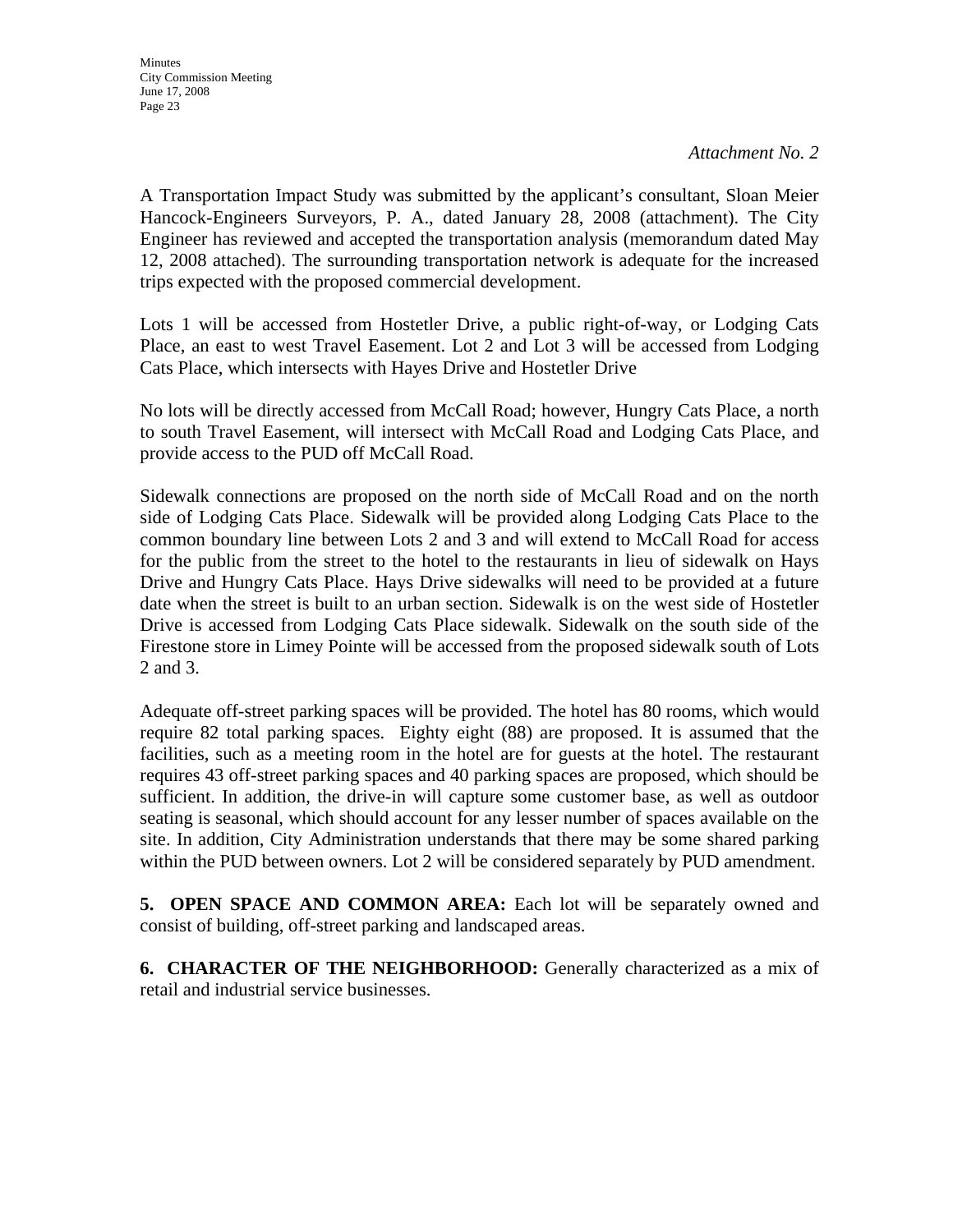## **MATTERS TO BE CONSIDERED WHEN CHANGING ZONING DISTRICTS**

**1. EXISTING USE:** Lot 1 and 3 are vacant commercial lots. Lot 2 has an existing commercial/industrial building on the site.

**2. PHYSICAL AND ENVIRONMENTAL CHARACTERISTICS:** Generally a flat site located in the build-able portion of the 100 Year Flood Plain. The 100 Year Flood elevation is 1008 feet. Finished floors of proposed buildings must be at 1009 feet. Proposed floors are shown for the hotel and restaurant at 1010.5 feet and 1009.5 feet, respectively. The northwestern part of the site is a vacant platted lot (Lot 6, Limey Pointe PUD) off Hostetler Drive. The former Waste Management site and building are on the southwestern part of the site with access off McCall Road with its storage yard extending into the northern part of the site. The southeastern part of the site is vacant. There is an existing billboard on the site to the east of the former Waste Management building, which will be removed by Wildcat Custard, LLC.

# **3. SURROUNDING LAND USE AND ZONING:**

**(a.) NORTH:** Industrial services and KSU research; I-2, Industrial Park District and C-6, District.

**(b.) SOUTH:** McCall Road, Super Walmart; PUD.

**(c.) EAST:** Hayes Drive, self storage; I-2, Industrial Park District.

**(d.) WEST:** Hostetler Drive, Auto service store and drive-in restaurants in the Limey Pointe development; PUD.

**4. CHARACTER OF THE NEIGHBORHOOD:** Generally characterized as a mix of retail and industrial service businesses.

**5. SUITABILITY OF SITE FOR USES UNDER CURRENT ZONING:** Part of Lot 1 is in the Limey Pointe PUD and could be used for the approved commercial development, and part is vacant C-6 District, which was associated with the previous tenant, Waste Management. The

Limey Pointe portion could be developed as a part of Limey Pointe. The vacant C-6 District portion has no access to a public street, unless combined with the former Waste Management business fronting on McCall Road. The Waste management frontage and storage area are sufficient in area to allow C-6 District development. The Freddy's Frozen Custard site was approved for development under C-5 District zoning. A building permit was issued around April 1, 2008, subject to a site plan approved by the Board of Zoning Appeals. The Board of Zoning Appeals granted a reduction of the front yard setback to 10 feet for off-street parking along Hays Drive. Proposed front yard setback is 10 feet with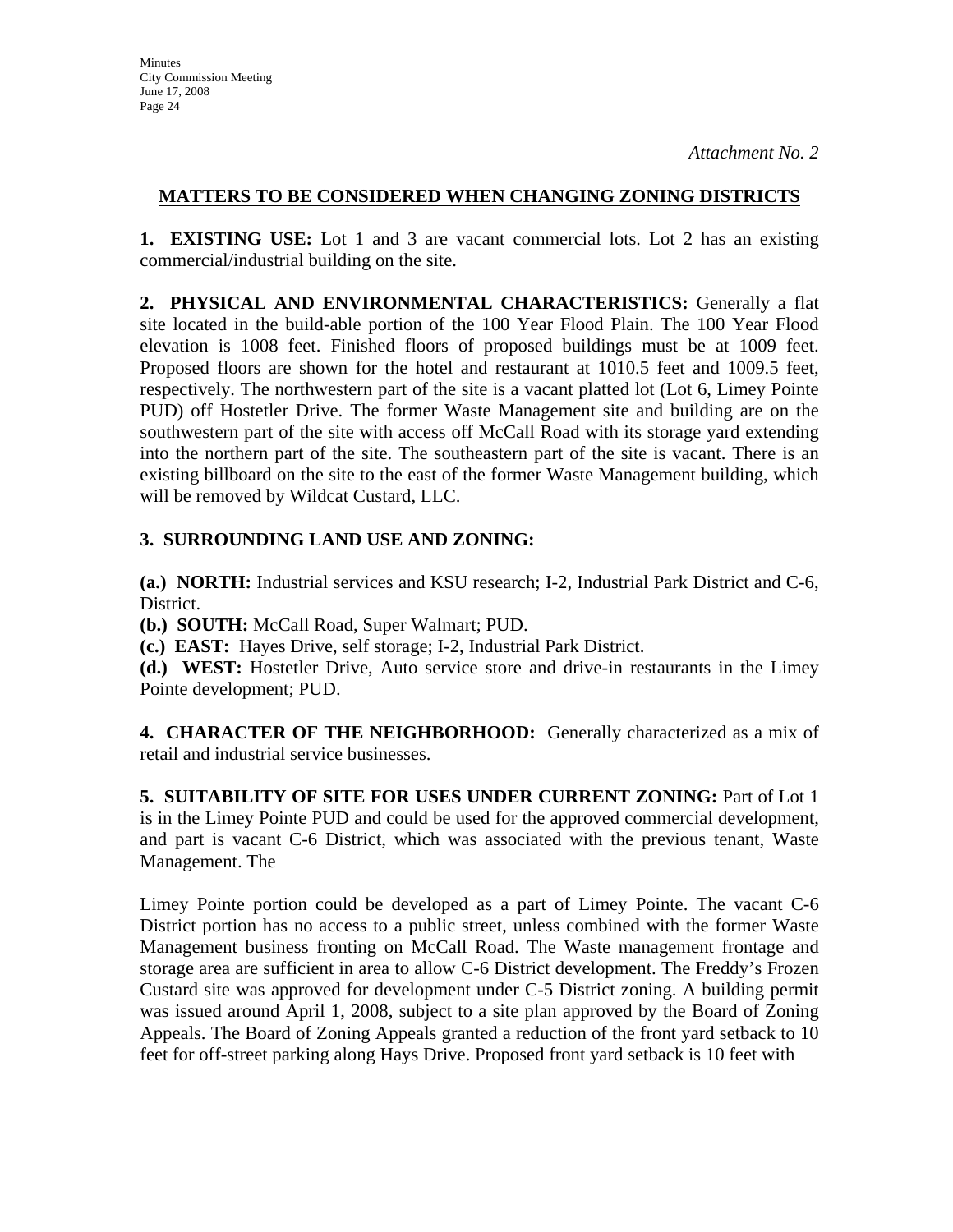improvements shown as close as 13 feet to approximately 16 feet from the Hays Drive right-of-way. The owner subsequently signed the application to rezone to the proposed PUD. Parking on the east side of Lot 3 is consistent with the approved setback reduction by the Board of Zoning Appeals.

**6. COMPATIBILITY OF PROPOSED DISTRICT WITH NEARBY PROPERTIES AND EXTENT TO WHICH IT MAY HAVE DETRIMENTAL AFFECTS:** The site is in a commercial growth corridor and its development as a commercial PUD should be compatible with the surrounding neighborhood. Additional light, traffic and noise can be expected, but will be consistent with the predominately commercial neighborhood. Setbacks for improvements along Hostetler Drive, McCall Road and Hays Drive are about 10 feet to 15 feet compared to standard 25 foot front yard setbacks. Additional landscaping along McCall Road will buffer the reduced setbacks.

**7. CONFORMANCE WITH COMPREHENSIVE PLAN:** The Future Land Use Map for the Northeast Planning Area designates the site as Community Commercial (CC). Applicable policies include:

## COMMUNITY COMMERCIAL (CC)

#### *CC 1: Characteristics*

Community Commercial Centers provide a mix of retail and commercial services in a concentrated and unified setting that serves the local community and may also provide a limited draw for the surrounding region. These centers are typically anchored by a larger national chain, between 120,000 and 250,000 square feet, which may provide sales of a variety of general merchandise, grocery, apparel, appliances, hardware, lumber, and other household goods. Centers may also be anchored by smaller uses, such as a grocery store, and may include a variety of smaller, complementary uses, such as restaurants, specialty stores (such as books, furniture, computers, audio, office supplies, or clothing stores), professional offices and health services. The concentrated, unified design of a community commercial center allows it to meet a variety of community needs in a "one-stop shop" setting, minimizing the need for multiple vehicle trips to various commercial areas around the community. Although some single use highway-oriented commercial activities will continue to occur in some areas, this pattern of development is generally not encouraged.

#### *CC 2: Location*

Community Commercial Centers should be located at the intersection of one or more major arterial streets. They may be located adjacent to urban residential neighborhoods and may occur along major highway corridors as existing uses become obsolete and are phased out and redeveloped over time. Large footprint retail buildings (often known as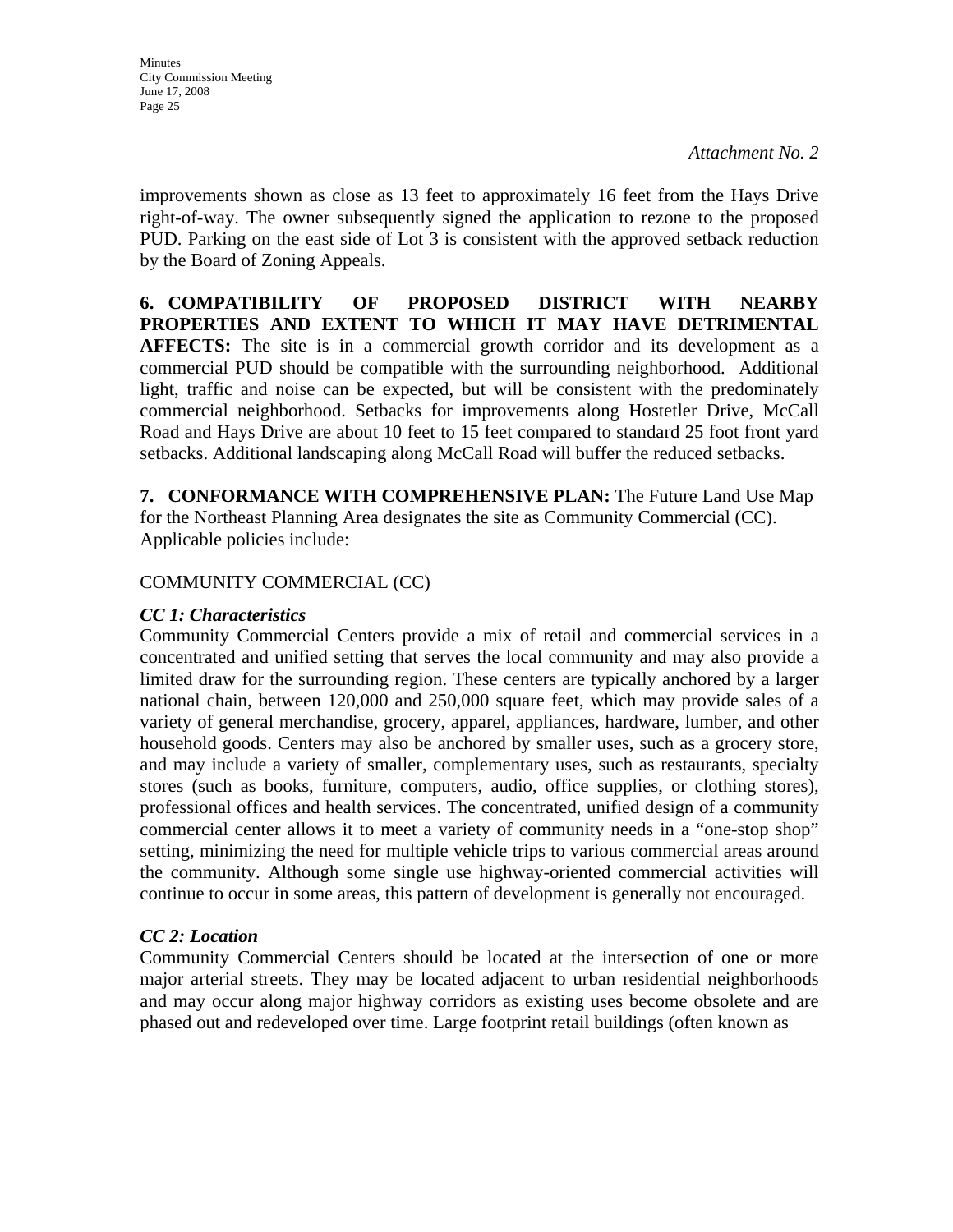"big-box" stores) shall only be permitted in areas of the City where adequate access and services can be provided.

## **CC 3: Size**

Typically require a site of between 10 and 30 acres.

# *CC 4: Unified Site Design*

A unified site layout and design character (buildings, landscaping, signage, pedestrian and vehicular circulation) shall be required and established for the center to guide current and future phases of development. Building and site design should be used to create visual interest and establish a more pedestrian-oriented scale for the center and between out lots.

#### *CC 5: Architectural Character*

- Community Commercial Centers shall be required to meet a basic level of architectural detailing, compatibility of scale with surrounding areas, pedestrian and bicycle access, and mitigation of negative visual impacts such as large building walls, parking areas, and service and loading areas. While these requirements apply to all community commercial development, they are particularly important to consider for larger footprint retail buildings, or "bigbox" stores. A basic level of architectural detailing shall include, but not be limited to, the following:
- Façade and exterior wall plane projections or recesses;
- Arcades, display windows, entry areas, awnings, or other features along facades facing public streets;

• Building facades with a variety of detail features (materials, colors, and patterns); and

• High quality building materials.

# *CC 6: Organization of Uses*

Community commercial services should be concentrated and contained within planned activity centers, or nodes, throughout the community. Within each activity center or node, complementary uses should be clustered within walking distance of each other to facilitate efficient, "one-stop shopping", and minimize the need to drive between multiple areas of the center. Large footprint retail buildings, or "big-box" stores should be incorporated as part of an activity center or node along with complementary uses. Isolated single store developments are strongly discouraged.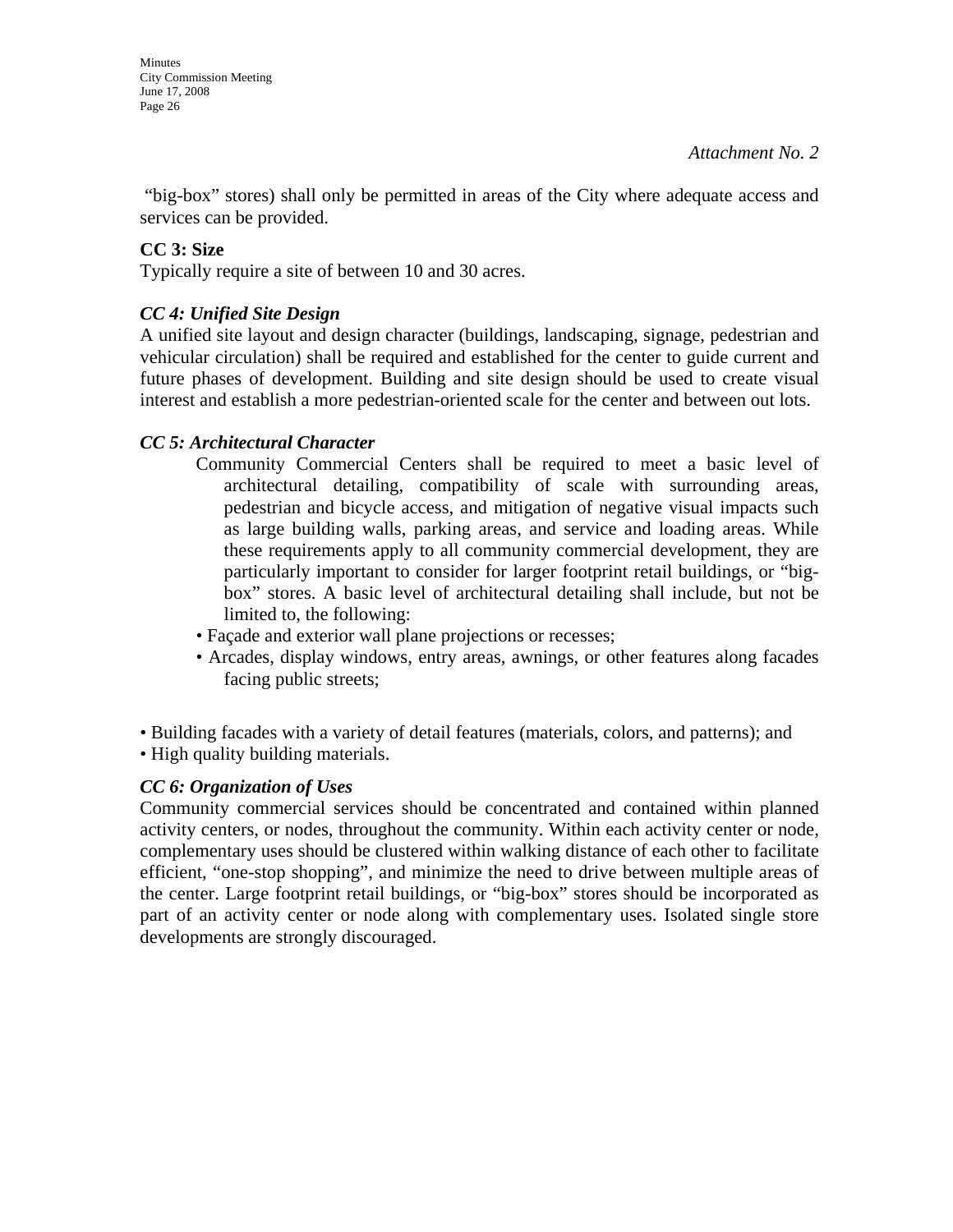## *CC 7: Parking Design and Layout*

Uninterrupted expanses of parking should be avoided. Parking areas should be broken into smaller blocks divided by landscaping and pedestrian walkways. Parking areas should be distributed between the front and sides of buildings, or front and rear, rather than solely in front of buildings to the extent possible.

## *CC 8: Circulation and Access*

Clear, direct pedestrian connections should be provided through parking areas to building entrances and to surrounding neighborhoods or streets. Integrate main entrances or driveways with the surrounding street network to provide clear connections between uses for vehicles, pedestrians, and bicycles.

The PUD is in general conformance to the Comprehensive Plan.

**8. ZONING HISTORY AND LENGTH OF TIME VACANT AS ZONED:** The site has been zoned various commercial and industrial districts. Annexations were in 1968 and 1969. Commercial and industrial buildings have occupied the site. Proposed Lot 1 was rezoned as a part of Limey Pointe PUD in 2006 for a possible commercial retail stores. Proposed Lot 2 was zoned I-2 District in 1969 and rezoned to C-6 District in the mid 1970's. Proposed Lot 3 was rezoned from C-6 District to C-5 District in 2006 for the Freddy's Frozen Custard restaurant.

**9. CONSISTENCY WITH INTENT AND PURPOSE OF THE ZONING ORDINANCE:** The intent and purpose of the Zoning Regulations is to protect the public health, safety, and general welfare; regulate the use of land and buildings within zoning districts to assure compatibility; and to protect property values.

The PUD Regulations are intended to provide a maximum choice of living environments by allowing a variety of housing and building types; a more efficient land use than is generally achieved through conventional development; a development pattern that is in harmony with land use density, transportation facilities and community facilities; and a development plan which addresses specific needs and unique conditions of the site which may require changes in bulk regulations or layout.

The proposed PUD is generally consistent with the intent and purposes of the Zoning Regulations, and the intent of the PUD Regulations, subject to the conditions of approval. The proposed rezoning implements the Comprehensive Plan and site plans ensure compatibility with surrounding properties and public facilities.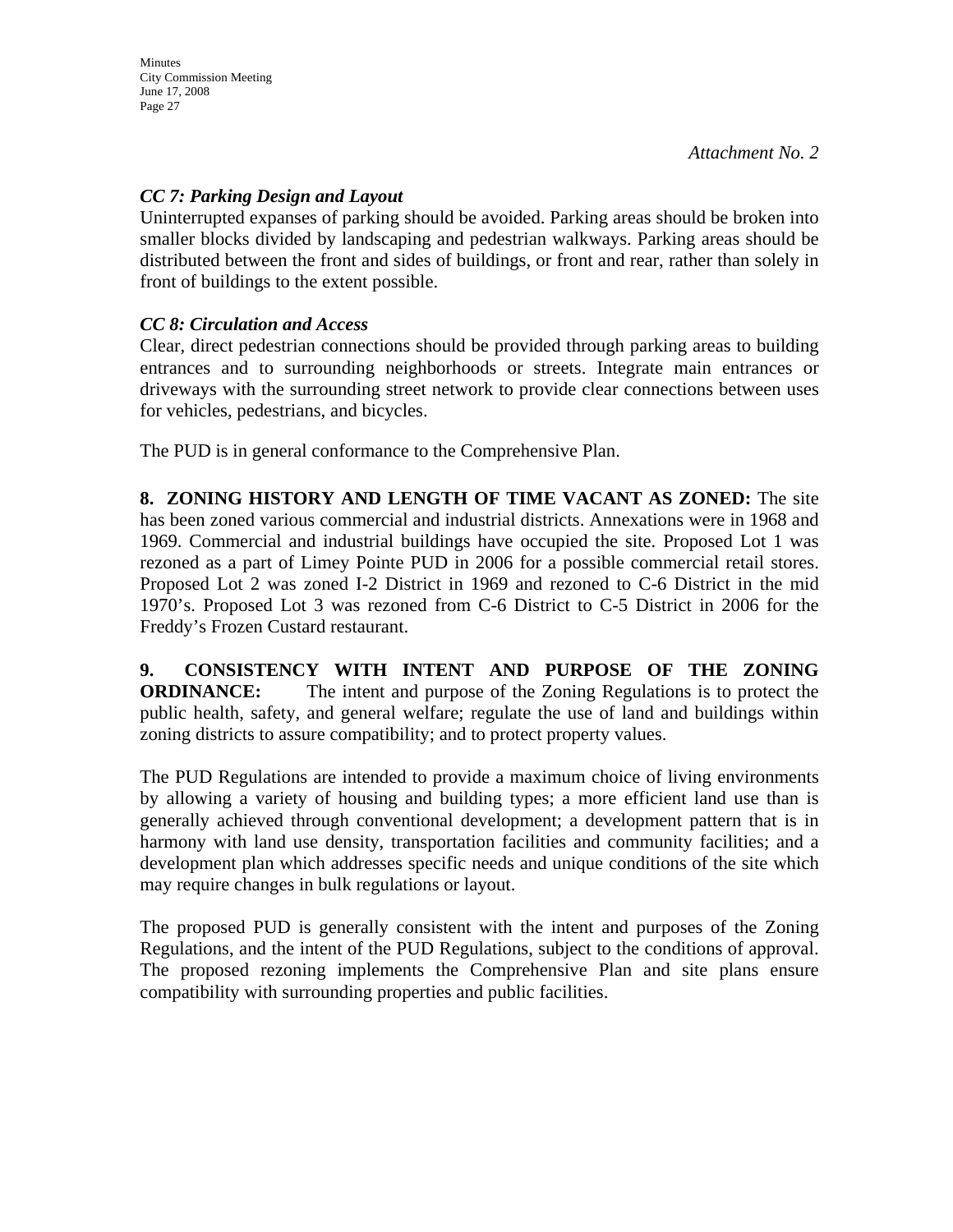## **RELATIVE GAIN TO THE PUBLIC HEALTH, SAFETY AND WELFARE THAT DENIAL OF THE REQUEST WOULD ACCOMPLISH, COMPARED WITH THE HARDSHIP IMPOSED UPON THE INDIVIDUAL OWNER:** There appears to be no gain to the public that denial would accomplish. The public street network should not be adversely affected and storm water will be directed to public storm water improvements. Adequate public improvements can serve the site. It may a hardship to the owners if the rezoning is denied as no apparent public gain results from denial.

**11. ADEQUACY OF PUBLIC FACILITIES AND SERVICES:** Adequate public improvements are available to serve the proposed development.

# **12. OTHER APPLICABLE FACTORS:** None.

# **13. STAFF COMMENTS AND RECOMMENDATION:**

City Administration recommends approval of the proposed rezoning of McCall Cats PUD from C-5, Highway Service Commercial District, C-6, Heavy Commercial District, and PUD, Commercial Planned Unit Development District., to PUD, Commercial Planned Unit Development District, with the conditions:

- 1. Permitted uses shall include all of the Permitted Uses and Conditional Uses allowed in the C-5, Highway Service Commercial District, except for: Adult Businesses as defined by the Code of Ordinances; Amusement Parks; Churches, chapels, temples and synagogues; Construction equipment sales and rentals; Motorcycle sales or repair; Animal hospitals; Broadcasting studios with large outdoor towers; Kennels; Outdoor movie theaters; Schools; and Convenience Stores and other businesses with underground fuel storage.
- 2. Landscaping and irrigation shall be provided pursuant to a Landscaping Performance Agreement between the City and the owner, which shall be entered into prior to issuance of a building permit.
- 3. All landscaping and irrigation shall be maintained in good condition.
- 4. Light poles shall be provided as described in the application documents and shall be full cutoff design. Building lighting shall be provided as proposed and shall not cast direct light onto public or private streets or adjacent property.
- 5. Ground entry and skirted poles signs shall be permitted as proposed.
- 6. The skirted pole signs shall include a three (3) foot tall masonry planter around the base, incorporating masonry materials similar to those used in the building, and landscaping within the planter.
- 7. Wall signs shall be permitted as proposed.